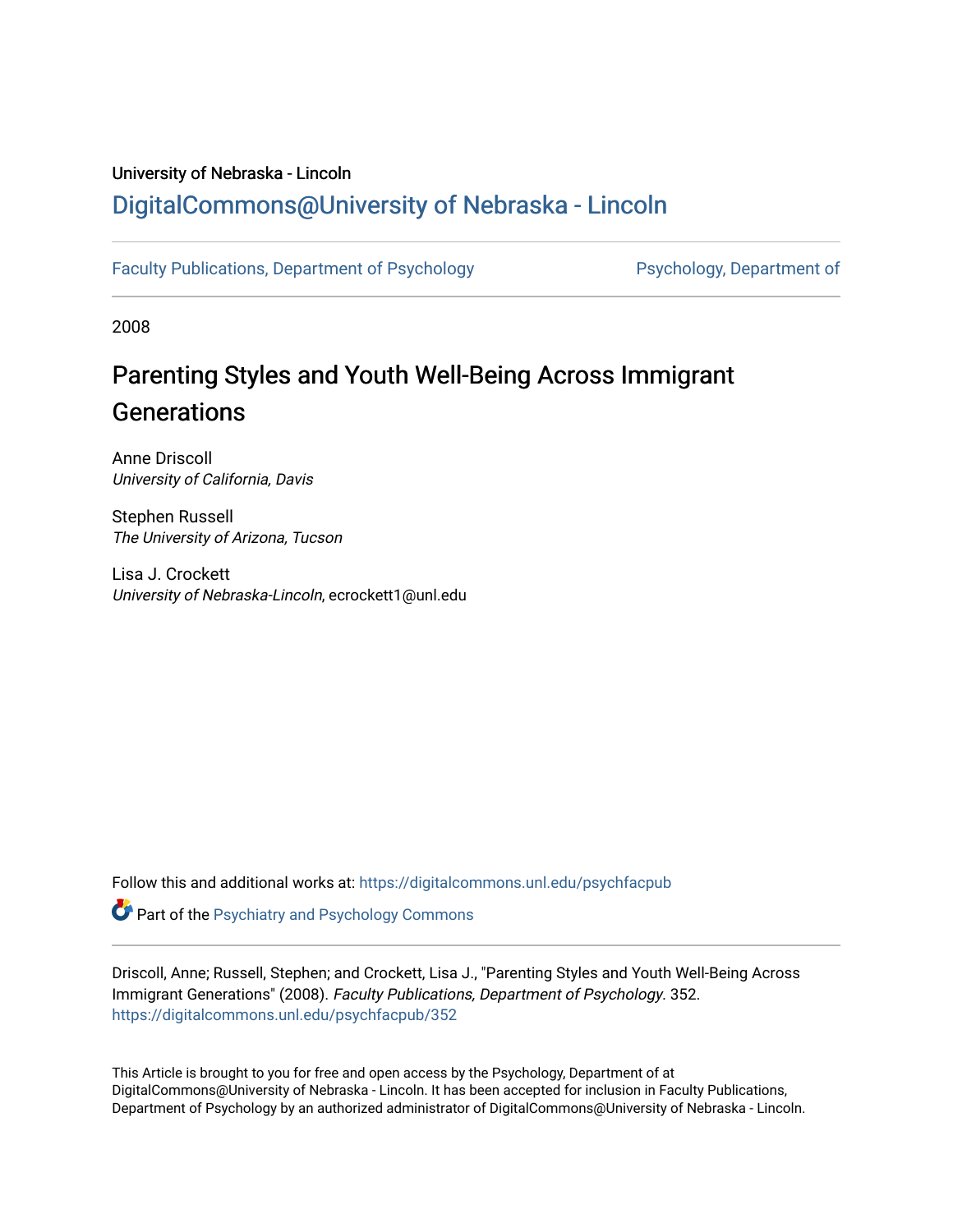Published in *Journal of Family Issues* 29: 2 (February 2008), pp. 185-209; doi 10.1177/0192 513X07307843 Copyright © 2008 Sage Publications. Used by permission. http://jfi.sagepub.com/cgi/content/abstract/29/2/185

*Corresponding author* — Anne K. Driscoll, School of Education, University of California, Davis, One Shields Avenue, Davis, CA 95616; email akdriscoll@ucdavis.edu

## Parenting Styles and Youth Well-Being Across Immigrant Generations

Anne K. Driscoll, *University of California, Davis* Stephen T. Russell, *The University of Arizona, Tucson* Lisa J. Crockett, *University of Nebraska-Lincoln*

#### **Abstract**

This study examines generational patterns of parenting styles, the relationships between parenting styles and adolescent well-being among youth of Mexican origin, and the role of generational parenting style patterns in explaining generational patterns in youth behavior (delinquency and alcohol problems) and psychological well-being (depression and self-esteem). This study uses two waves of data from the National Longitudinal Study of Adolescent Health (Add Health). The proportion of teens with permissive parents increased with generation; other parenting styles declined. The rate of youth with behavioral problems increased with generation. Self-esteem improved with generation; depression scores did not. Bivariate generational patterns of behavioral and psychological outcomes are a function of the patterns seen for youth with permissive parents, coupled with the increase in the proportion of permissive parents with each successive generation. In contrast, these outcomes did not worsen with generation for youth with authoritative parents.

**Keywords:** parenting, acculturation, adolescents, generation

Children from immigrant families make up <sup>a</sup> rapidly growing seg-ment of the youth population in the United States (U.S. Census Bureau, 2000). One in five U.S. children is from an immigrant family, raised by at least one immigrant parent (Jamieson, Curry, & Martinez, 2001). Most of these youth are Latino or Asian; among youth from immigrant families, Latinos are at particular risk for negative outcomes. Their experiences differ from those of non-Latino Whites and African Americans, the majority of whom are the U.S.-born children of native-born parents. Although Latino children have distinct experiences, parenting is uni-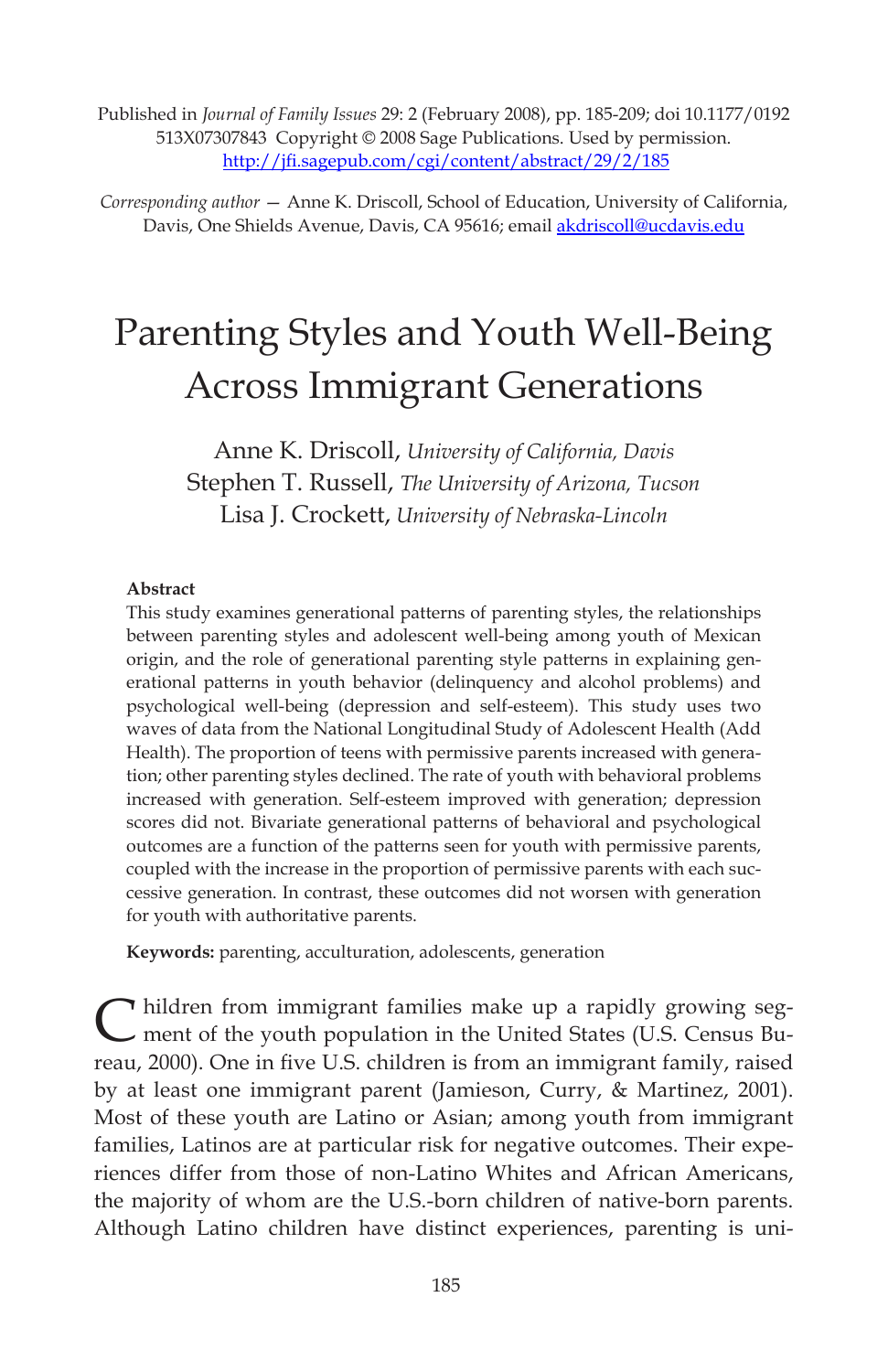versally important in shaping child and adolescent well-being; research consistently shows that parenting practices and styles are linked to the behavioral and emotional development of teens. At the same time, immigration and acculturation processes affect parents' childrearing styles and parent–child relationships.

Most Latino youth are U.S. born, yet most are being raised by immigrant parents. Nearly one in five Latino elementary and high school students (18%) is an immigrant; almost half (48%) belong to the second generation, and the rest are the U.S.-born children of U.S.-born parents (Jamieson et al., 2001). Latino youth are likely to have less-educated parents and live in poverty; they often live in communities and attend schools with few resources and opportunities; and they may suffer discrimination based on ethnicity, skin color, and language. Research on immigrant families indicates that the acculturation process influences the emotional and behavioral outcomes of first-, second-, and higher-generation Latino youth. Inevitably, it also influences the values and behaviors of parents; that is, culture shapes how parents parent their children and what kinds of relationships parents have with their children (Kao, 2004; Pong, Hao, & Gardner, 2005). Thus, acculturation influences youth well-being through its direct influence on teens and through its indirect effects on their parents.

In general, parental warmth and support are thought to positively influence emotional well-being (Conger et al., 1993; Kurdek & Fine, 1994), whereas moderate levels of parental control are thought to be protective against harmful and delinquent behaviors among adolescents (Baumrind, 1991; Maccoby & Martin, 1983). High levels of parental warmth and support are associated with greater self-esteem and lower depression and anxiety (Ge, Best, Conger, & Simons, 1996). Teens whose parents exercise more control over their teens' activities are less likely to engage in delinquent behaviors (Jacobson & Crockett, 2000; Patterson & Stouthamer-Loeber, 1984), smoke, use alcohol or other drugs (Brown, Mounts, Lamborn,

This research was funded by National Institute of Child Health and Human Development Grant No. HD R01 039438, to Lisa J. Crockett and Stephen T. Russell. It uses data from the National Longitudinal Study of Adolescent Health (Add Health), a project designed by J. Richard Udry, Peter S. Bearman, and Kathleen Mullan Harris and funded by National Institute of Child Health and Human Development Grant No. P01- HD31921, with cooperative funding from 17 other agencies. Special acknowledgment is due to Ronald R. Rindfuss and Barbara Entwisle for assistance in the original design. Persons interested in obtaining data files should contact Add Health, Carolina Population Center, 123 W. Franklin Street, Chapel Hill, NC 27516-2524; Web site: http://www. cpc.unc.edu/projects/addhealth.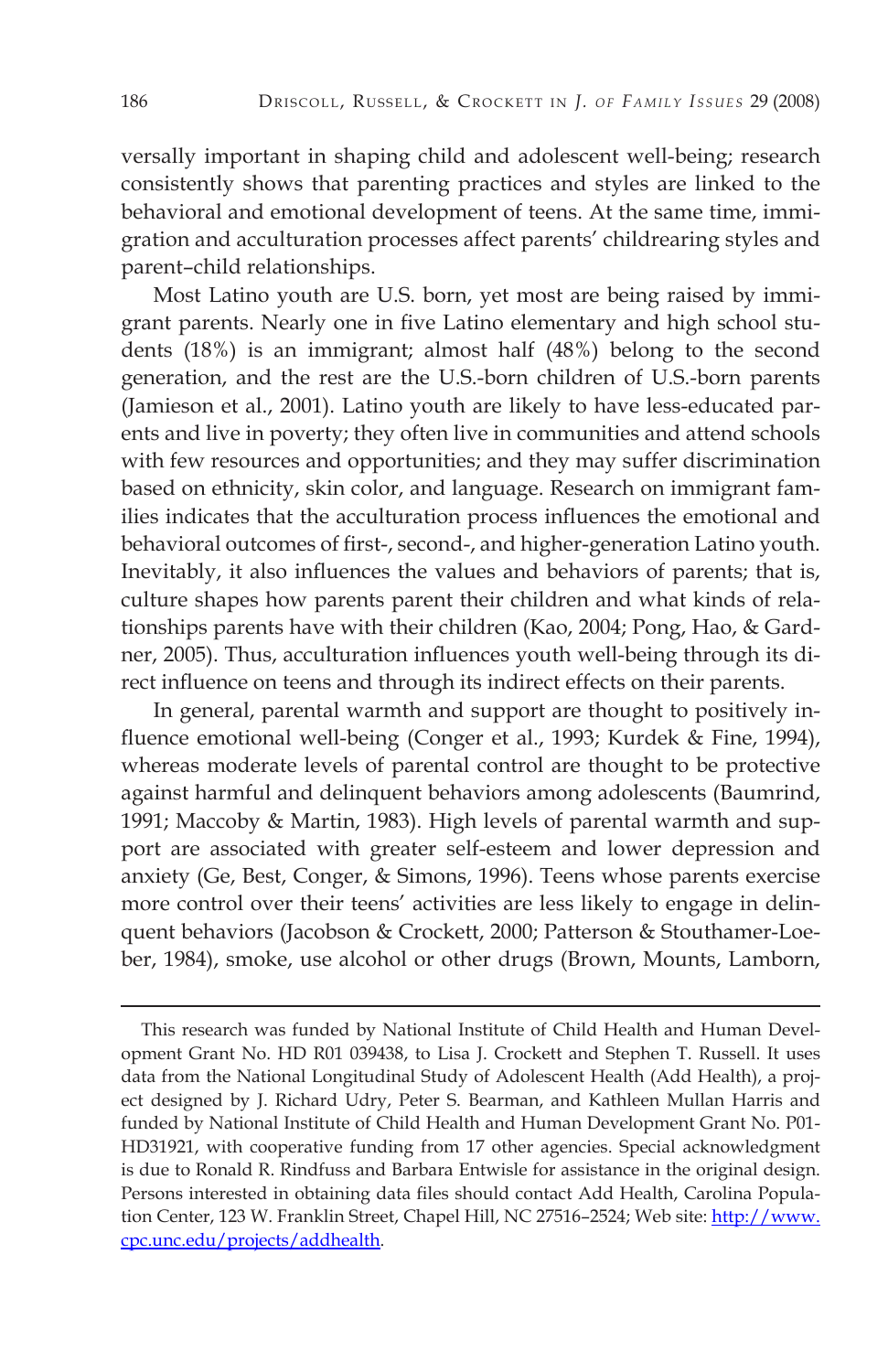& Steinberg, 1993; Shakib et al., 2003), and engage in sexually risky behavior (Hogan & Kitagawa, 1985; Jacobson & Crockett, 2000; Newcomer & Udry, 1987). Latino youth are no exception to these patterns.

Using a nationally representative sample of Mexican-origin youth and their parents, we examine patterns of parenting styles across immigrant generations to better understand the relationships between parenting styles and adolescent well-being among Mexican American youth. Central to our investigation is the role of generational parenting style patterns in explaining generational patterns in youth behavior and well-being.

## **Parenting Styles and Adolescent Well-Being**

Parenting practices have been repeatedly linked to adolescent wellbeing. The levels of support and warmth that parents show towards their children influence youth emotional well-being; children who feel loved and accepted are happier and more confident (Gray & Steinberg, 1999; Wolfradt, Hemple, & Miles, 2003). In addition, parental supervision is linked to adolescent behavior; parents who control their children through supervision and monitoring restrict their opportunities to engage in risky behavior (Harris, 2000; Hogan & Kitagawa, 1985).

Based on the two dimensions of support and control, four types of parenting style have been identified: authoritative, authoritarian, indulgent or permissive, and neglectful or disengaged (Maccoby & Martin, 1983; see Table 1). Authoritative parents combine high support and responsiveness (warmth and sensitivity to the child's needs) with supervision and firm expectations for behavior. This combination of strong support and control is positively related to psychological well-being in children and adolescents (Baumrind, 1991; Maccoby & Martin, 1983), higher self-reliance and social competence, and lower psychological distress and problem behavior among adolescents (Lamborn, Mounts, Steinberg, & Dornbusch, 1991). In contrast, authoritarian parenting (low responsiveness and support combined with high levels of control), indulgent or permissive parenting (high responsiveness and low levels of control), and neglectful or disengaged parenting (low responsiveness and low levels of control) are typically associated with poorer psychological and behavioral outcomes. This pattern generally holds across ethnicity, socioeconomic status, and family structure (Steinberg, 2001; Steinberg, Mounts, Lamborn & Dornbusch, 1991). Teens with disengaged parents are particularly at risk for poor mental health outcomes and academic attitudes and achievement (Radziszewska, Richardson, Dent, & Flay, 1996; Shucksmith, Hendry, &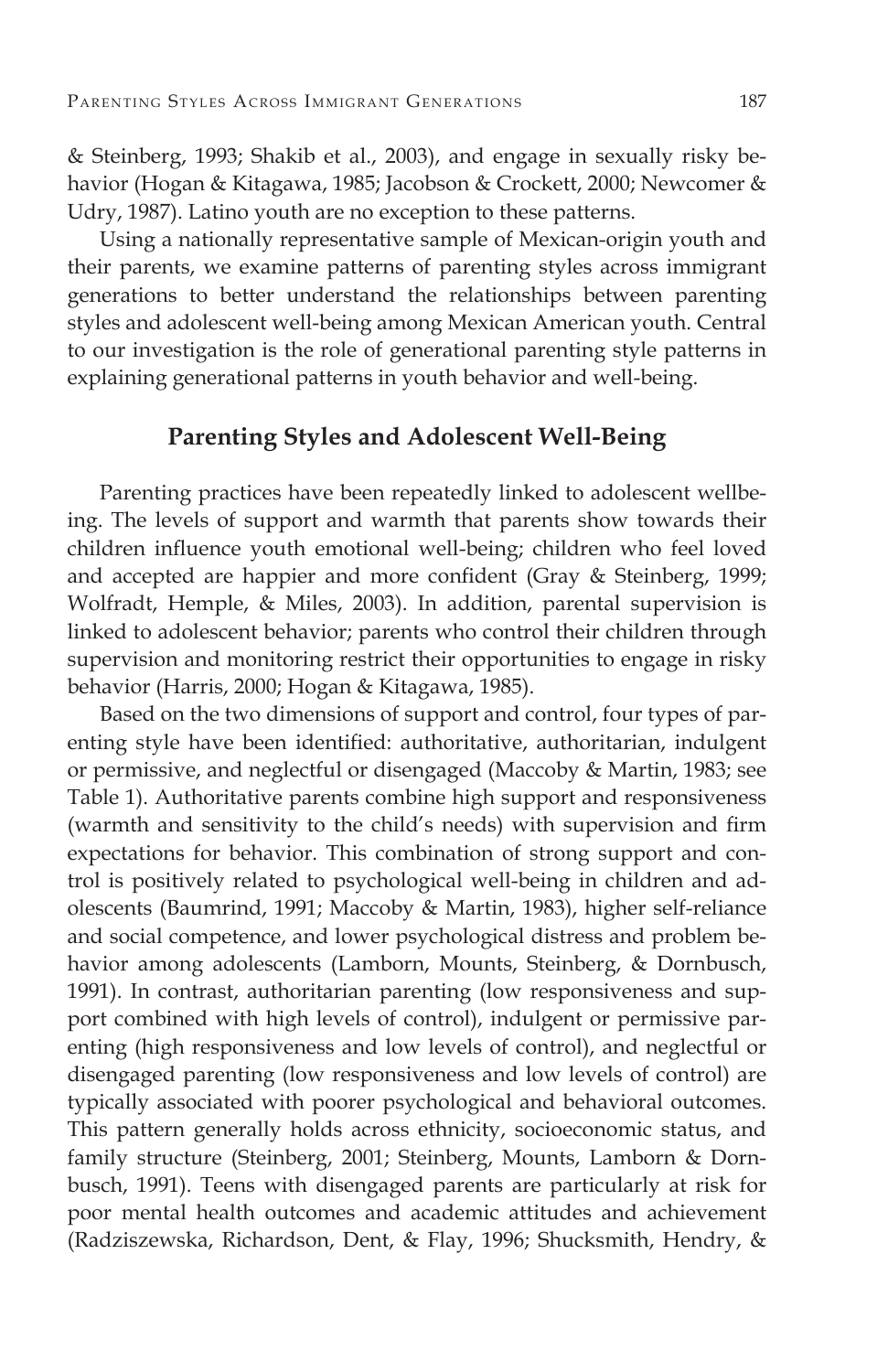|               | Support | Control |
|---------------|---------|---------|
| Permissive    | High    | Low     |
| Disengaged    | Low     | Low     |
| Authoritative | High    | High    |
| Authoritarian | Low     | High    |

**Table 1.** Construction of Parenting Style Categories

Glendinning, 1995). Drawing on previous work, we hypothesize that Mexican-origin youth with parents who exercise firm control (authoritative and authoritarian) will have fewer behavior problems and that teens with supportive parents (authoritative and permissive) will have better emotional well-being.

## **Acculturation and Adolescent Well-Being**

The straight-line assimilation model was developed to explain the experiences of European immigrants who arrived in the late 1800s and early 1900s and their children and grandchildren. It assumes that first-generation immigrants, having been socialized and educated in their home countries, remain tied to their cultures of origin but that their native-born children more readily adopt the culture, language, values, and behaviors of the receiving society while retaining some ties to the home cultures through their immigrant parents. The grandchildren of immigrants have no direct ties to the countries of origin and thus differ little, if at all, from those from majority-culture families living in the United States for many generations (Gordon, 1964; Warner & Srole, 1945). This progression toward becoming American implicitly predicts that educational attainment, occupational status, and income improve with generation as people become increasingly integrated into the larger society. In addition, the stress of moving to a new country, struggling with an unfamiliar language and set of customs, and breaking social and familial ties results in lower psychological well-being among immigrants than among their children and grandchildren (Handlin, 1951; Harker, 2001).

Changes in various aspects of immigration patterns since the 1960s including a shift from Europe as the primary region of immigrant origin to Latin America and Asia, as well as changes in the economy and workforce that more recent immigrants have encountered upon arrival—have prompted a reexamination of the straight-line assimilation model (Buriel &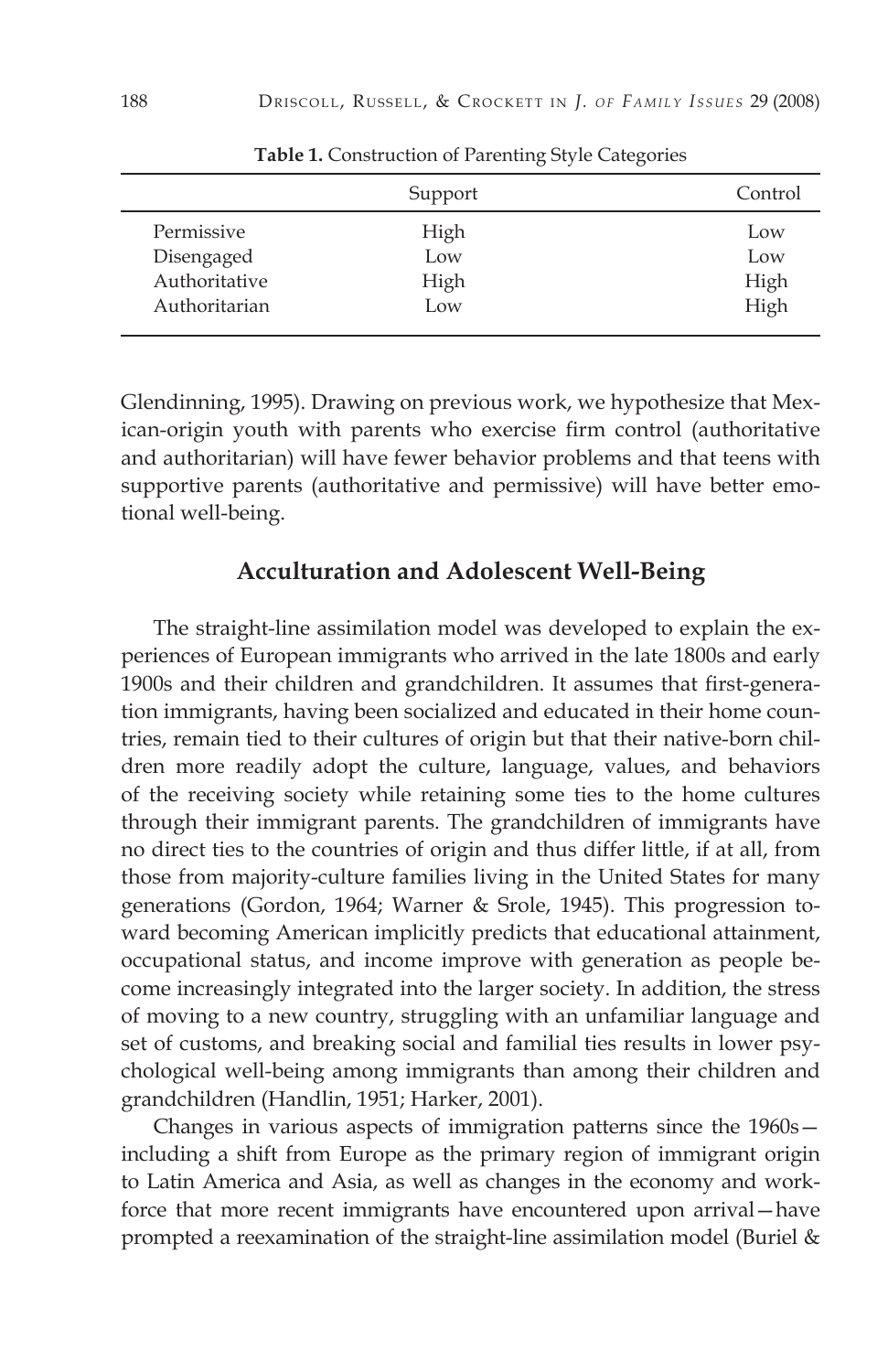De Ment, 1997). Some work suggests that the pattern of assimilation and improvement seen for some earlier immigrants does not uniformly hold for more recent immigrants from Latin America and Asia and their descendants. Instead, much of the research indicates that although immigrant families and communities protect their children against harmful influences from the wider society, this protection is eroded as the attitudes and values of parents and children become similar to those of the majority culture through lengthening exposure to it (Denner, Kirby, Coyle, & Brindis, 2001; Fuligni, Tseng, & Lam, 1999). Thus, the prevalence of negative outcomes has been found to rise with immigrant generation and level of acculturation.

Most of the work on this topic has found that more acculturated youth have more negative behavior outcomes than do immigrants, a pattern attributed to greater exposure to the more permissive majority culture. For example, highly acculturated Latino teens are more likely to smoke cigarettes and use marijuana and other drugs than are teens who are more oriented to their cultures of origin (Epstein, Botvin, & Diaz, 1998, 2001). Length of residence in the United States is positively associated with drinking alcohol and suffering from alcohol-related problems (Gil, Wagner, & Vega, 2000), and level of acculturation is positively associated with delinquent behavior (Samaniego & Gonzales, 1999). In addition, more acculturated Latinas are younger at first sex and have more sexual partners than do less acculturated Latina teens (C. P. Kaplan, Erickson & Juarez-Reyes, 2002).

The relationship among generation and acculturation and psychological well-being is less clear. Among adults of Mexican origin, immigrants tend to have lower levels of depression and other mental illnesses than do natives (Burnam, Hough, Karno, Escobar, & Telles, 1987; M. S. Kaplan & Marks, 1990; Shrout et al., 1992). More acculturated individuals may have weaker ties to ethnic social support as well as higher but unmet expectations for achieving social and economic status. The findings for adolescents are less uniform. For example, among youth in the Longitudinal Study of Adolescent Health (Add Health), mean level of depressive symptoms increased with generation for Chinese, Mexican, and Central and South American youth but declined for Filipinos (Harker, 2001). No clear linear patterns of positive well-being across generations were found for any national origin groups. Self-esteem appears to be an exception to this mixed generational pattern. Among Asians and Latinos, more acculturated and higher-generation youth have higher self-esteem than do less acculturated and first- and second- generation youth (Bankston & Zhou, 2002; Dinh, Roosa, Tein & Lopez, 2002). Lower self-esteem among youth from immigrant families may be due to higher rates of stress and anxiety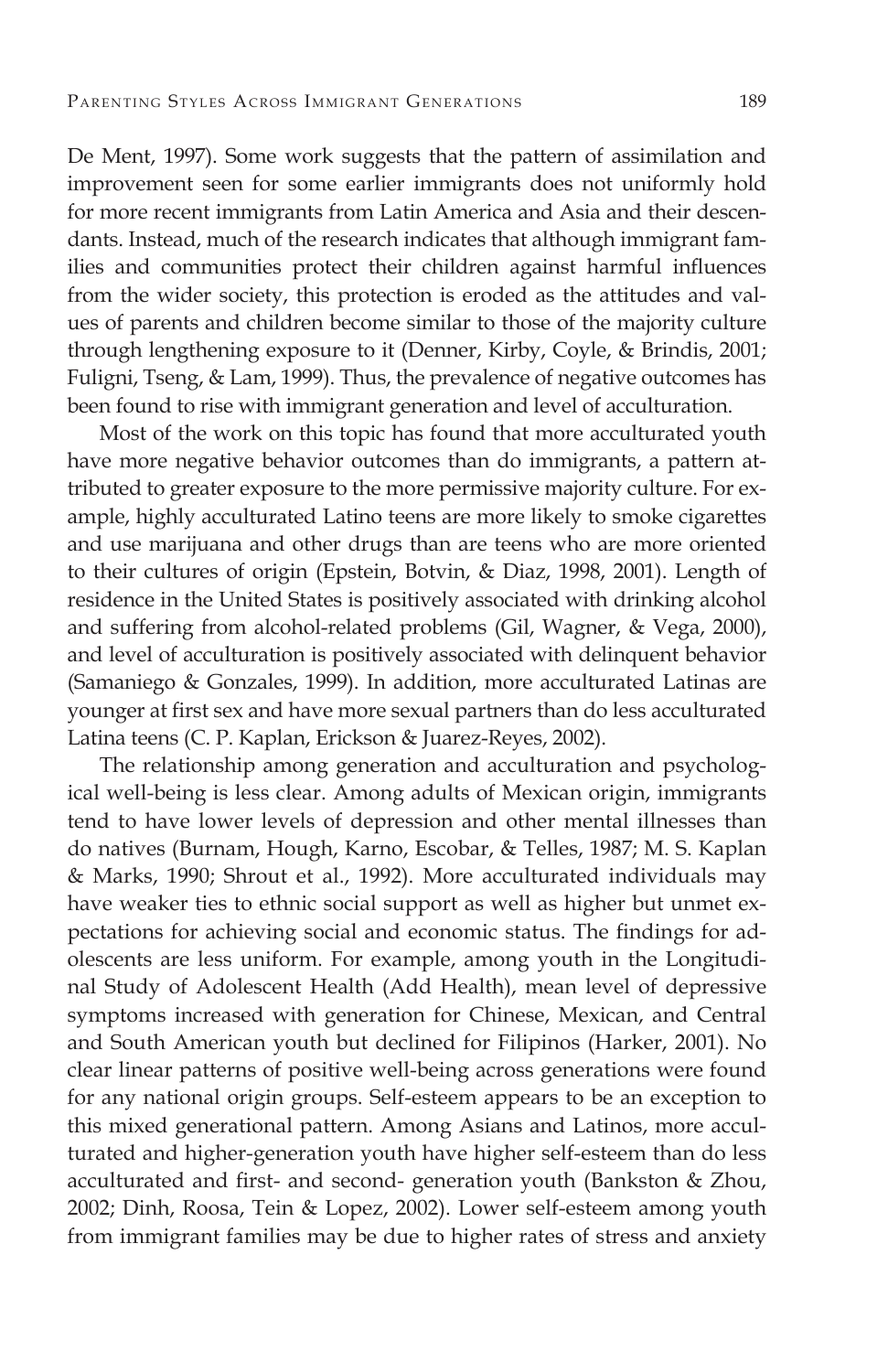among Asians and Latinos with immigrant parents, stemming from the need to balance their parents' cultures with the dominant culture. Controlling for stress and anxiety erased the generational pattern of higher selfesteem among the children of U.S.-born parents. This pattern also appears among youth whose families immigrated to Europe, suggesting that lower self-esteem among immigrants is not specific to certain cultures of origin or destination but may be related to what is universal about the immigrant experience (Sam, 2000).

The finding that acculturation may be associated with negative outcomes among adolescents prompted social scientists to revisit earlier models that equated adaptation to U.S. culture with improved economic, educational, and social outcomes. Cultures in many of the countries of origin of Latino and Asian immigrants stress the importance of family ties, support, and obligations to a greater extent than does mainstream U.S. culture, which places a higher value on independence and autonomy. Some research suggests that these cultural features benefit immigrant youth because they, along with close-knit immigrant communities that reinforce cultural ties and values, protect young people from harmful influences (Denner et al., 2001; Zhou, 1994). Based on the literature, our hypothesis is that higher-generation youth—particularly, those with native-born parents—will have more problem behaviors than will immigrant youth and those with immigrant parents. In addition, we predict that although levels of depression will decline with generation, an opposite pattern will emerge for self-esteem.

## **Acculturation and Parenting**

In addition to these social and economic differences, cultural differences undoubtedly account for some portion of the difference in parenting styles between Latino and White parents. The dominant U.S. culture values independence and autonomy to a greater degree than do Latino cultures, which emphasize interdependence and the importance of family ties and obligations. Thus, Latino parents may exercise greater control over their adolescent offspring to reinforce the primacy of family. Traditional Latino cultures also emphasize rights and responsibilities among family members based on age and sex. Such an emphasis tends to foster authoritarian parenting in which exercising control over children is a key element; in comparison, parents from the dominant culture may be more permissive and less controlling of their adolescent children in an effort to foster autonomy and a sense of independence (Bulcroft, Carmody, & Bulcroft, 1996).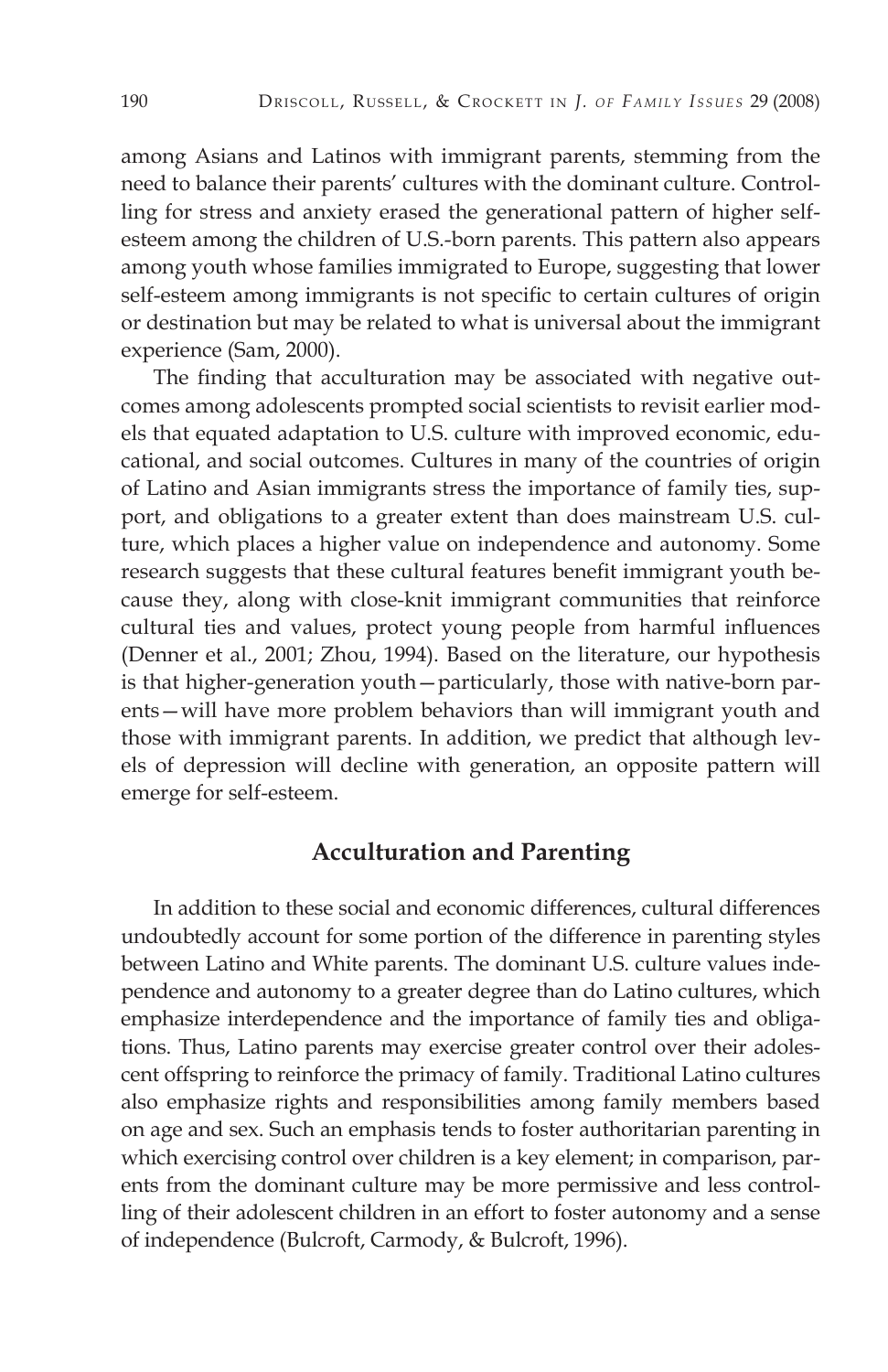This literature suggests that parenting practices and parenting styles may gradually change with each successive generation in the United States. In fact, research on Latino parenting practices suggests that parenting styles change with generation in response to increasing distance from the culture of origin and the need to adjust to the society in which parents are raising their children. Parents' socialization practices gradually shift from an emphasis on interdependence to one stressing individualism (Delgado- Gaitan, 1994). Immigrant Mexican parents are stricter and expect greater responsibility from their children than do U.S.-born parents, and immigrant mothers are less supportive than their native-born counterparts (Buriel, 1993). These patterns in parenting practices across generations may explain some portion of the link between acculturation among youth and greater participation in risky behaviors. Parental acculturation to dominant U.S. parenting practices may result in the deterioration of protective Latino family values and behaviors, thereby exposing young people to risky external influences (Gil et al., 2000).

In addition to processes of cultural adaptation, families' economic and social situations shape parenting practices. One factor that may affect how much autonomy Latino parents grant their children is their view of threats to their values and to their children's well-being outside the family. White families are more likely to view external institutions in society, such as schools, houses of worship, workplaces, and law enforcement, as reinforcing their own values and thus do not fear the influence of these actors on their children. Moreover, they are less likely to live in dangerous neighborhoods or face discrimination. In comparison, minority parents are more likely to view community institutions as counteracting their values or as being dangerous to their children. Moreover, they are more likely to live in unsafe neighborhoods and to fear discrimination. Thus, they may exercise more control over their children's behavior in an effort to shield them from external perils (Bulcroft et al., 1996; Varela et al., 2004).

In sum, higher-generation Latino youth have poorer outcomes across diverse measures of well-being, perhaps because their parents' parenting styles and practices, which strongly influence these outcomes, change with the process of acculturation. We examine generational differences in parenting as possible explanations for generational patterns of behavioral and mental health outcomes among teens of Mexican origin, the largest nationalorigin subgroup of Latino youth. Specifically, we expect generational differences in adolescent well-being such that first-generation Mexican youth are protected in terms of emotional well-being (depression and self-esteem) and problem behaviors (delinquency and alcohol-related problems). We also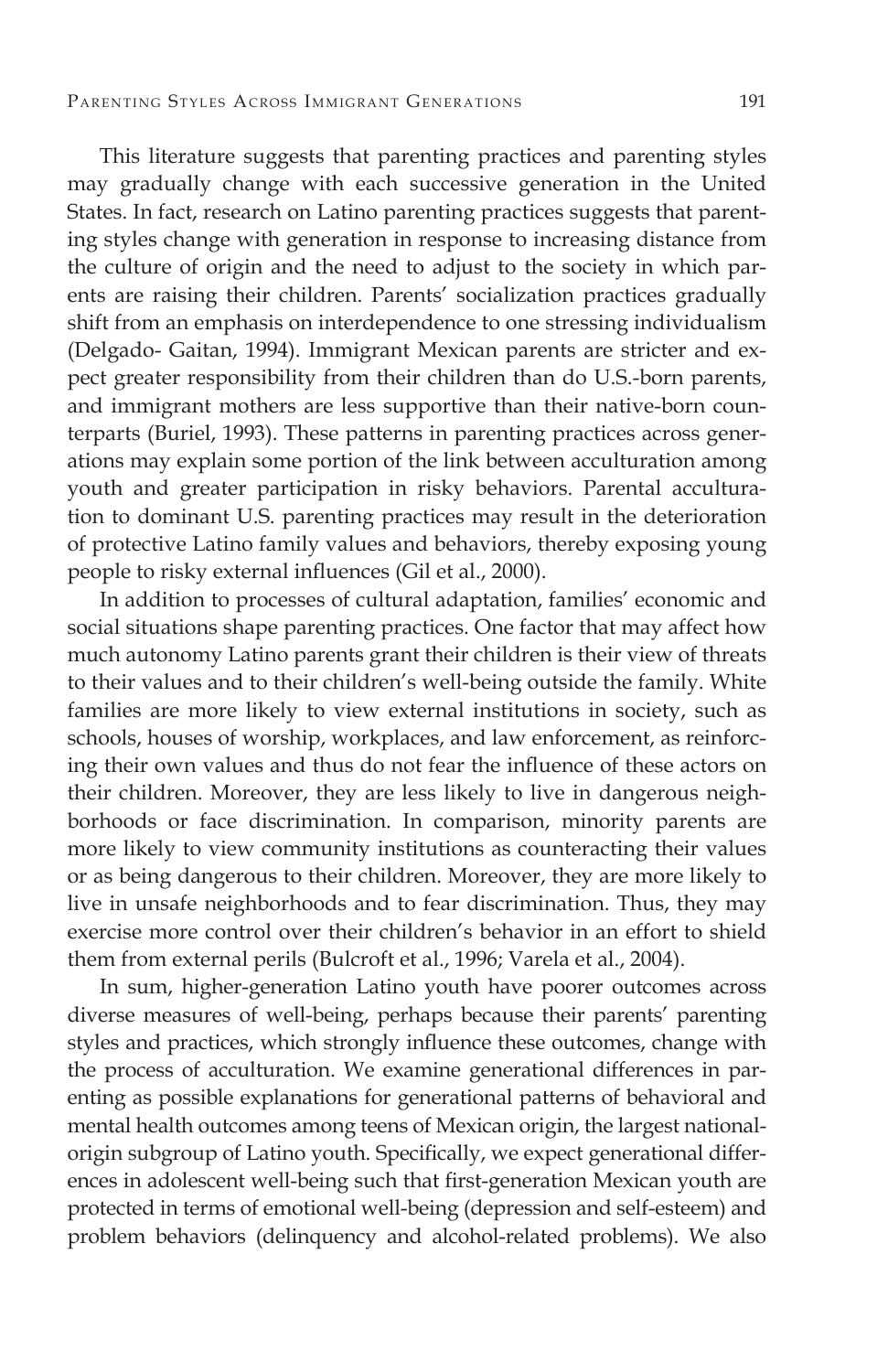expect generational differences in parenting styles: Immigrant parents are likely to be less permissive than their U.S.-born counterparts but more likely to be authoritative or authoritarian. Finally, we expect parenting styles to be associated with adolescent well-being for all generations, but generational differences to be explained by generational changes in parenting style.

## **Method**

#### *Data*

This study uses Waves 1 and 2 of Add Health, the most recent comprehensive study of adolescents in the United States. The sampling frame included all high schools in the United States, as well as their largest feeder schools. More than 12,000 adolescents in Grades 7 to 12 were participants in the nationally representative core of the in-home survey (Bearman, Jones, & Udry, 1997).

The study sample consists of respondents who were 12 to 18 years old at the first interview (Time 1), who identified themselves as Latino and of Mexican origin or descent, and who completed a second interview (Time 2) approximately 1 year later. Because the focus of this study is on parenting, one respondent was randomly chosen in households in which more than one youth participated in order to avoid overrepresentation of parents with more than one child.

#### *Outcomes*

Two behavioral and two psychological outcomes are examined. Each was measured at Wave 2.

**Alcohol problems.** The alcohol problems measure assessed whether respondents reported experiencing alcohol-related problems in the past 12 months (getting in trouble with parents, in school, with friends, or with a boyfriend or girlfriend; experiencing physical reactions, such as being sick or hung over; or being involved in a situation that they later regretted). Values on this measure ranged from 0 to 26; but two thirds (66.9%) of the sample reported no alcohol-related problems, and 90.5% reported 0 to 5 problems. The skewed distribution of this variable violates the assumptions of a normal distribution on which interpretation of ordinary least square multiple regressions are based. Therefore, this variable was transformed via a square root transformation, which converts the distribution of the variable to a more normal form by reducing the relative spacing of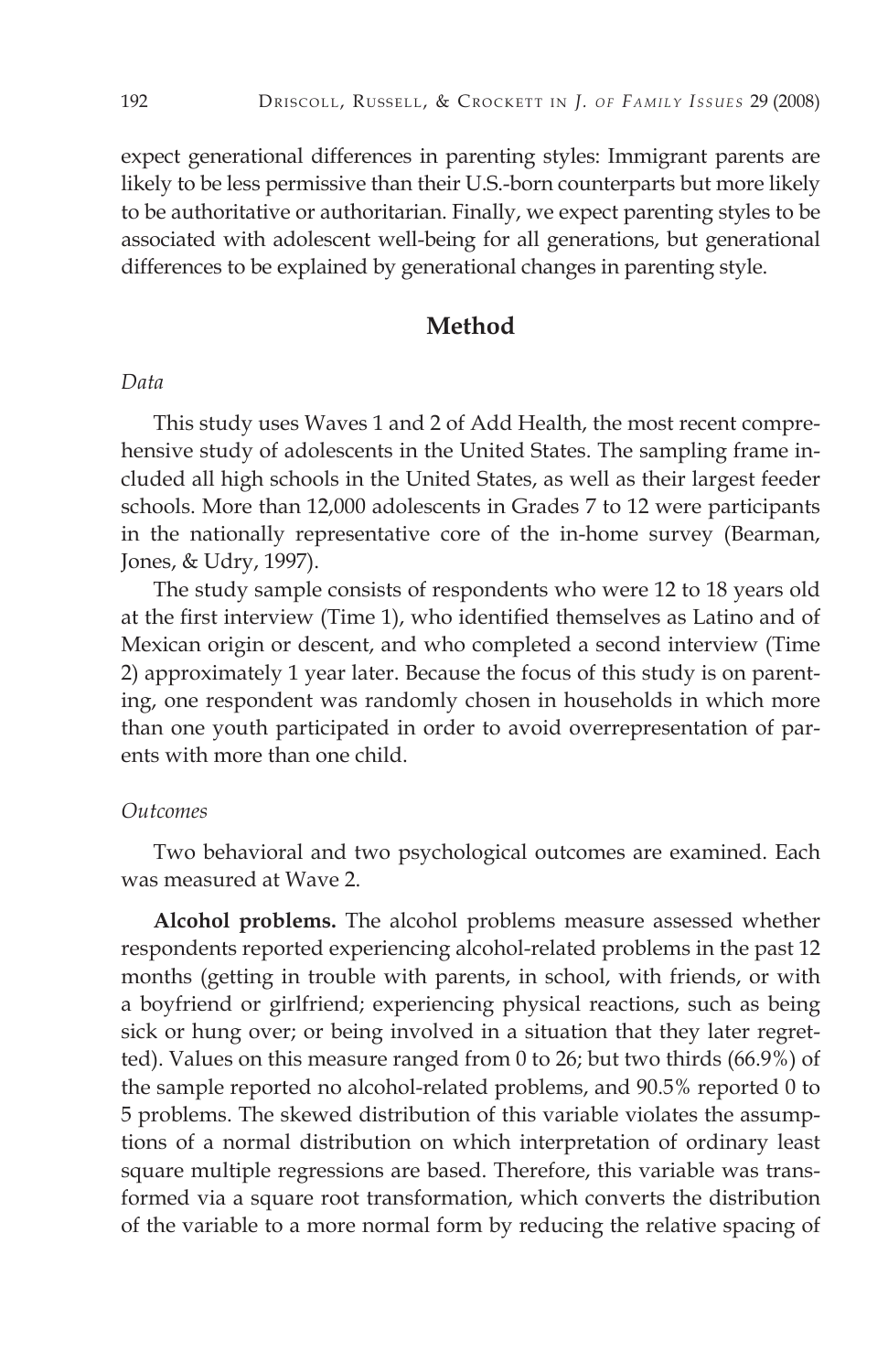scores on the right side of the distribution more than the scores on the left side. A square root transformation was chosen because none of the values are less than 0 and none are between 0 and 1.

**Delinquency.** The scale measuring delinquency consists of 14 items ranging from graffiti to stealing. Respondents were asked how often they committed any of the acts in the past 12 months. To deal with the skewed distribution of the scale, it was also transformed by taking the square root of the measure.

**Depression.** Depression was measured using a seven-item scale derived from the Center for Epidemiologic Studies Depression Scale (Radloff, 1977), based on questions about the last week. This scale was further validated for use with youth of Mexican origin (Crockett, Randall, Shen, Russell, & Driscoll, 2005). Questions include "You were bothered by things that usually don't bother you," "You felt depressed," "You felt lonely," and "You felt sad." Responses are coded from 0 (*never* or *rarely*) to 3 (*most of the time* or *all of the time*). Cronbach's alpha is .82.

**Self-esteem.** The self-esteem scale consists of six items based on the Rosenberg Self-Esteem Scale (Rosenberg, 1989), including "I like me just the way I am," "I have a lot of energy," and "I have a lot of good qualities." Responses range from 1 (*strongly disagree*) to 5 (*strongly agree*). Cronbach's alpha is .84.

#### *Independent Variables*

The key independent variables in this study are immigrant generation and parenting style. Both were measured at Wave 1.

**Immigrant generation.** First-generation immigrants are respondents who were born abroad and moved to the United States. Second-generation immigrants were born in the United States to at least one foreign-born parent, and third-generation immigrants (and higher) were born in the United States to two U.S.-born parents.

**Parenting style.** Parenting style is measured using parental control and maternal support; each measure is based on reports by the teen respondents. For each resident mother, adolescents responded to five items indexing the level of maternal warmth and caring (e.g., "How much do you think your mother cares about you?"). Drawing on the approach used by Ellis, Thomas, and Rollins (1976), comparable scales were created. The use of these measures is similar to that employed by Regnerus and Bur-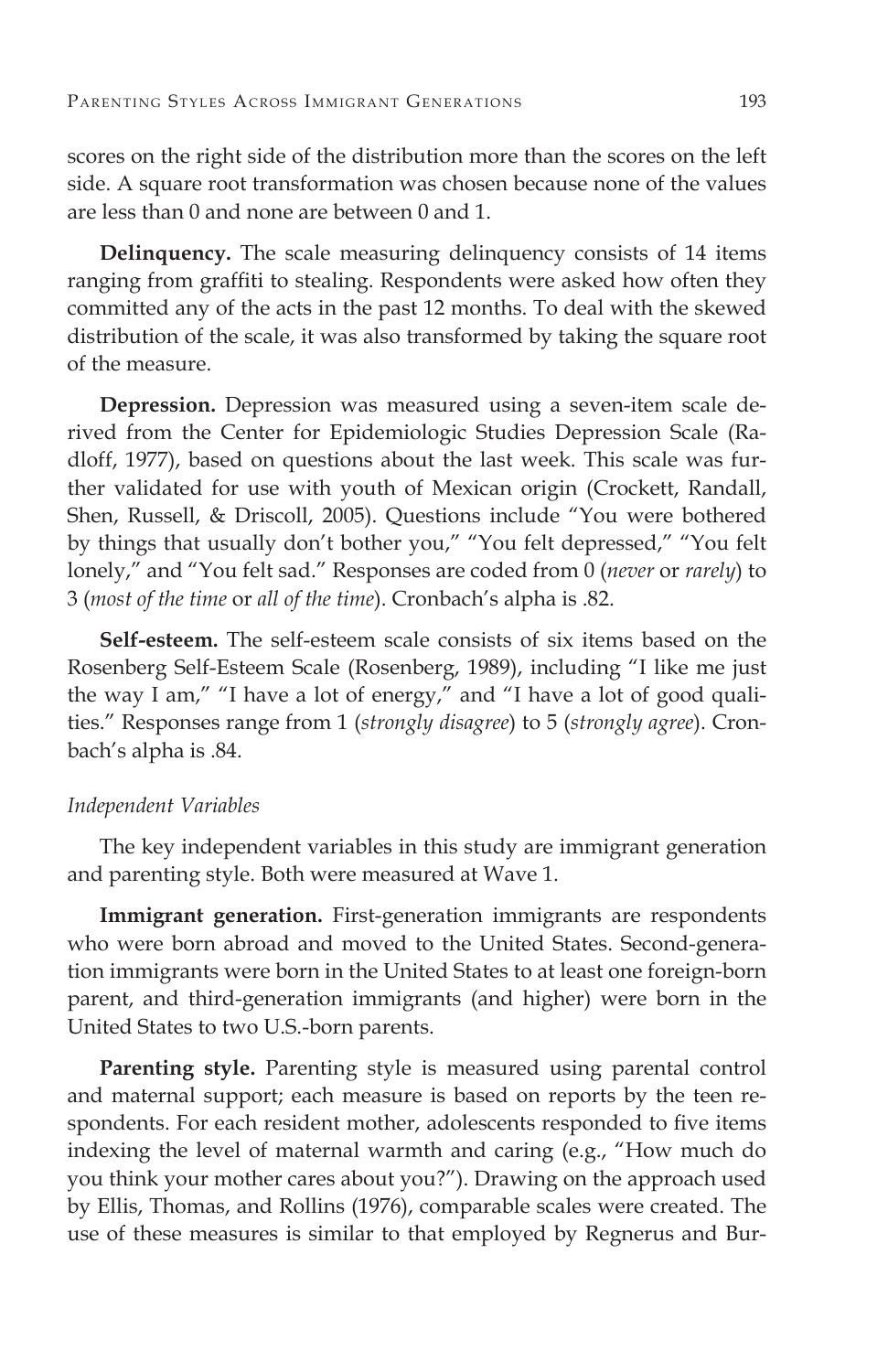dette (2006). These items are averaged to create a support scale for each teen's mother. Cronbach's alpha for the maternal support scale is .84. Adolescents were asked if their parents let them make their own decisions about such issues as "the time you must be home on weekend nights," "the people you hang around with," and "what you wear." The six items were averaged to create a total score, with a high score reflecting greater autonomy—that is, less parental control. Cronbach's alpha for this scale is .63. Although the alpha for this scale is somewhat lower than ideal, the six items form one factor with sufficiently high loadings.

Parenting style categories were constructed using levels of parental control and support received from mothers. Paternal support was not included, because a large proportion of the sample did not have a resident father, whereas nearly every respondent had a resident mother. Averaging support for youth with two parents would result in unequal comparisons between students with one parent and those with two. Four categories were constructed. Youth who rated their parents below the median level of control were assigned to the low parental control category; those who rated their parents at or above the median level formed the high parental control category. The measures of maternal support were highly skewed to the higher end. Therefore, those who scored greater than 4 on a scale of 1 to 5 were placed in the high support category; those who scored 4 or lower were placed in the low support category. This approach to the highly skewed nature of the parental support measure mirrors that used with Add Health data (Kapinus & Gorman, 2004). Those who rated their parents low on control and high on support compose the permissive category; those who rated their parents low on control and low on support compose the disengaged category. The authoritative category includes respondents who rated their parents as being supportive and exercising high levels of control. The final category, authoritarian, comprises youth who rated their parents as exercising high levels of control and offering low levels of support.

**Background characteristics.** Respondent age, family structure and size, and socioeconomic status are included to control for variation in background characteristics. Family structure was measured by whether teens reported living with both parents (reference category), in a stepfamily, or with a single parent. Socioeconomic status was measured using parental education and family public assistance status. Parental education is a continuous variable that reflects the number of years of schooling of the most educated parent; public assistance receipt incorporates information, reported by parents, on whether teens' families received cash assis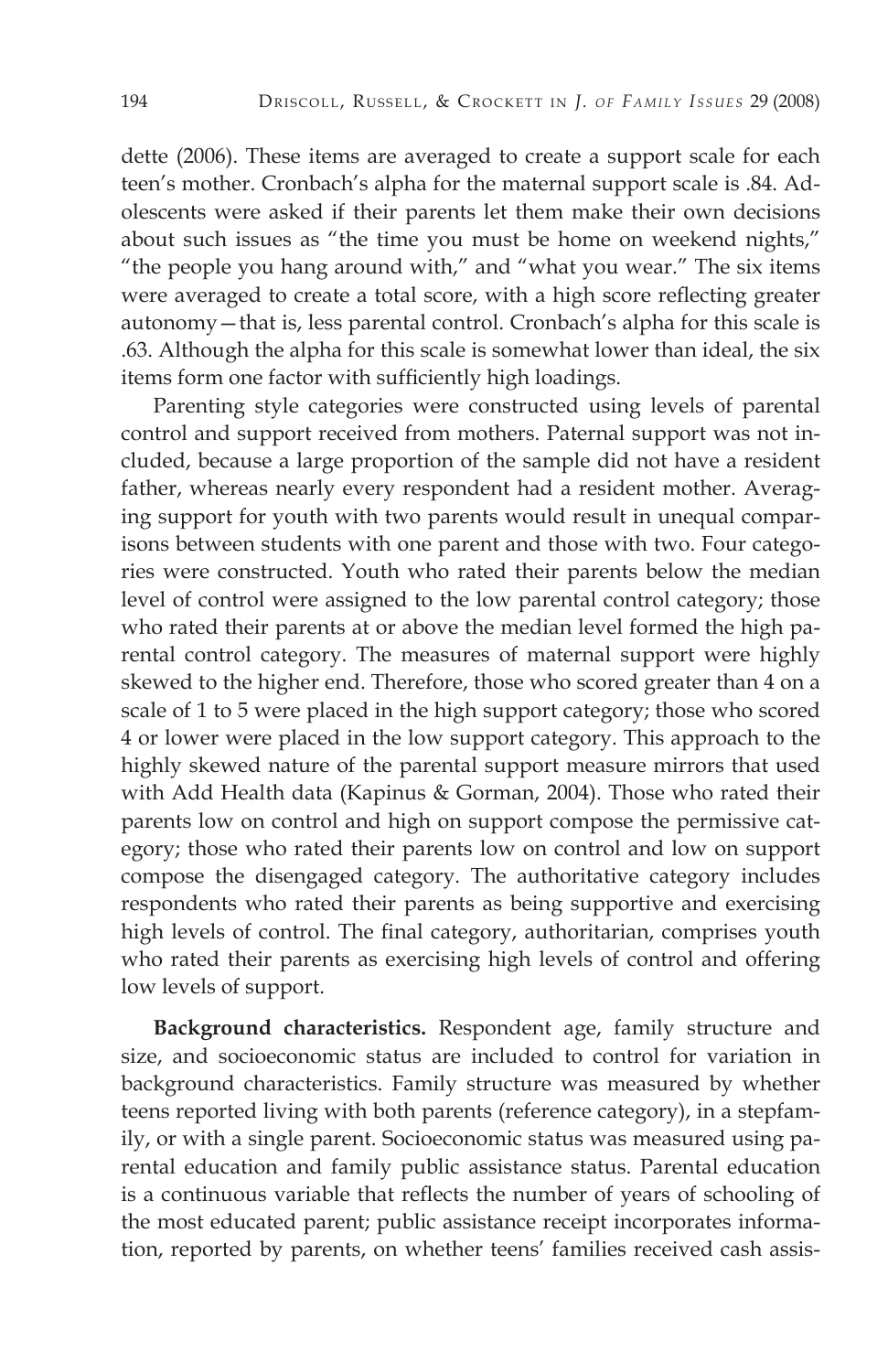tance, food stamps, or subsidized housing. Number of siblings, reported by teens, is measured via a continuous variable and controls for the effects of siblings on parent–child relationships and the decline in fertility across generations. To address the possibility that parents' behavior is affected by their perceptions of their communities, parents' assessments of their neighborhoods were measured using their descriptions of the levels of crime, drug use, and trash in their neighborhoods. All control variables were measured at Wave 1.

## **Analyses**

To address generational differences in adolescent well-being and parenting styles, we present descriptive analyses to test the differences in behavioral and psychological outcomes across immigrant generations and across categories of parenting style. The multivariate models address whether generational differences in emotional well-being and problem behaviors can be explained by generational differences in parenting style. The first set of multivariate ordinary least square regression models are direct-effects models that estimated the associations between generation and the outcomes and between parenting styles and the outcomes. The second set of models include interactions between parenting style and immigrant generation, which tested whether the association between generations and the outcome was conditional on parenting style—that is, whether generational patterns of outcomes varied by parenting style. Each model includes background characteristics as controls. For each interaction model, results are presented with second-generation and then third-generation teens as the reference group to illustrate comparisons between all three generations. All analyses were run using the statistical package SUDAAN 9 (RTI International, Research Triangle Park, NC), which adjusts standard errors for the clustered sample design of Add Health.

#### *Sample*

Table 2 describes the sample by presenting means and percentages of the controls included in the multivariate analyses for the sample as a whole and by generation. The mean age of the sample is 14.9 years, and 50.2% is female. Almost two thirds (62.6%) lived with both parents; this percentage was higher for second-generation youth (72.5%) and lower for third-generation youth (53.3%). Third-generation teens were most likely to live with a single mother. Parental education varied greatly by generation. Two thirds (68.1%) of the parents of first-generation teens and half (51.8%)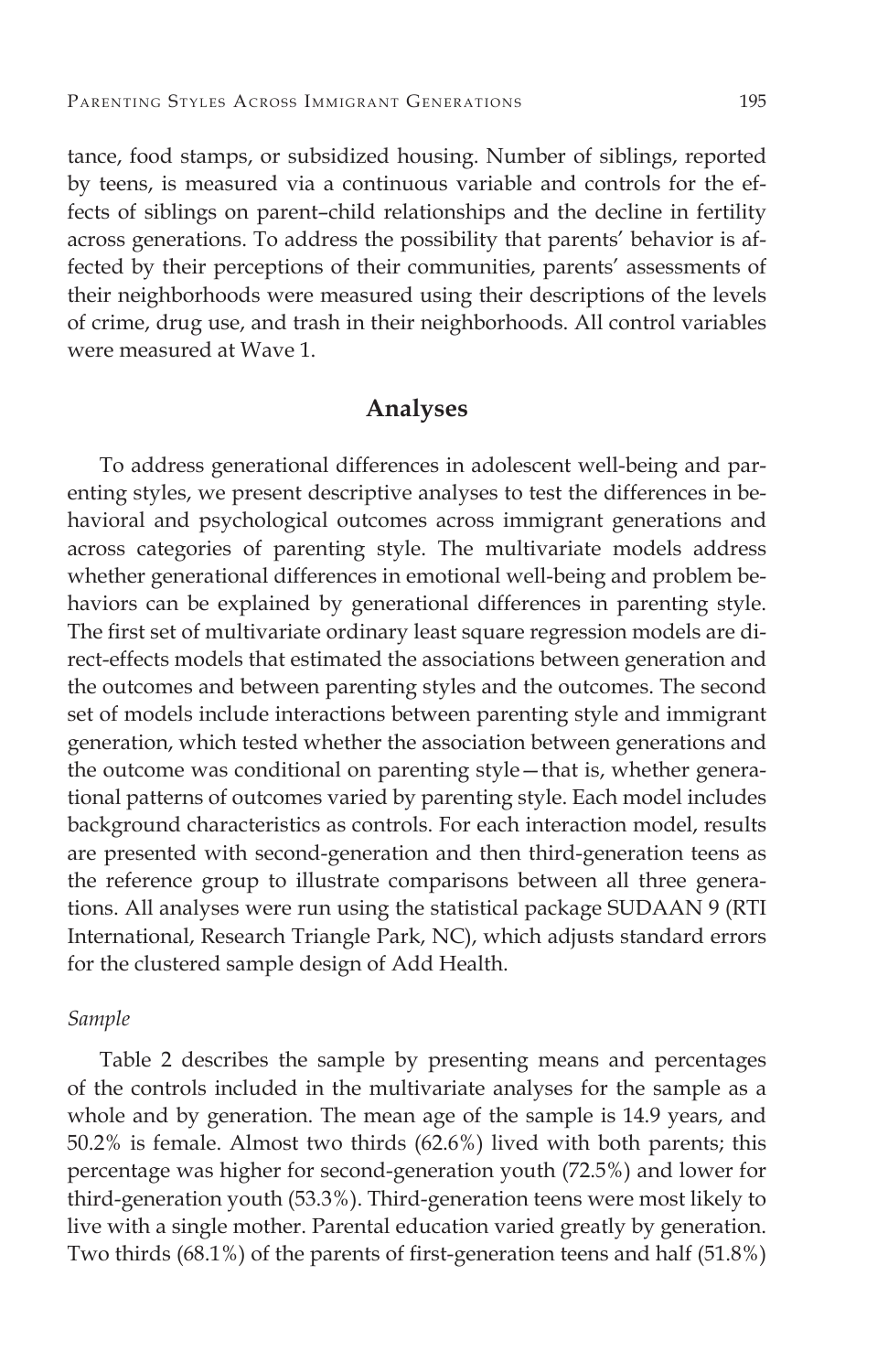|                          | All   | First<br>Generation | Second<br>Generation | Third<br>Generation |
|--------------------------|-------|---------------------|----------------------|---------------------|
| Age (M)                  | 14.9  | 15.4                | 15.0                 | 14.6                |
| Female (%)               | 50.2  | 52.7                | 49.6                 | 49.2                |
| Family structure (%)     |       |                     |                      |                     |
| Two parents              | 62.6  | 62.0                | 72.5                 | 53.3                |
| Single parent            | 24.0  | 22.4                | 17.9                 | 31.2                |
| Stepfamily               | 13.3  | 15.7                | 9.6                  | 15.6                |
| Parental education (%)   |       |                     |                      |                     |
| < High school            | 42.7  | 68.1                | 51.8                 | 18.7                |
| High school              | 26.1  | 15.6                | 19.4                 | 38.9                |
| Some post-high school    | 11.3  | 2.5                 | 9.2                  | 18.6                |
| $\geq$ Bachelor's degree | 11.8  | 5.0                 | 8.6                  | 19.0                |
| Missing                  | 8.0   | 8.7                 | 11.0                 | 4.8                 |
| Siblings (M)             | 2.01  | 2.39                | 2.19                 | 1.62                |
| Public assistance (%)    |       |                     |                      |                     |
| Yes                      | 17.6  | 18.4                | 16.9                 | 17.8                |
| No                       | 64.3  | 56.4                | 66.3                 | 67.1                |
| Missing                  | 18.0  | 25.1                | 16.7                 | 15.1                |
| Neighborhood quality (%) |       |                     |                      |                     |
| Good                     | 37.1  | 32.2                | 36.5                 | 40.6                |
| Fair                     | 14.0  | 14.2                | 12.6                 | 15.3                |
| Poor                     | 29.9  | 26.4                | 34.0                 | 27.9                |
| Missing                  | 19.0  | 27.2                | 16.9                 | 16.2                |
| $\boldsymbol{n}$         | 873   | 162                 | 415                  | 296                 |
| Weighted (%)             | 100.0 | 23.3                | 37.9                 | 38.9                |

**Table 2.** Sample Description

of the parents of second-generation teens had less than a high school education, compared to only one fifth (18.7%) of those whose parents were U.S. born. The mean number of siblings declined with generation. The proportion of teens whose families received public assistance was stable across generations, whereas those who rated their neighborhoods as good rose somewhat with generation.

#### *Descriptive Results*

Behavioral problems were significantly more prevalent among U.S. born Mexican youth—that is, second- and third-generation teens—than among immigrant youth (Table 3). In contrast, self-esteem improved with higher generation; third-generation teens had higher mean self-esteem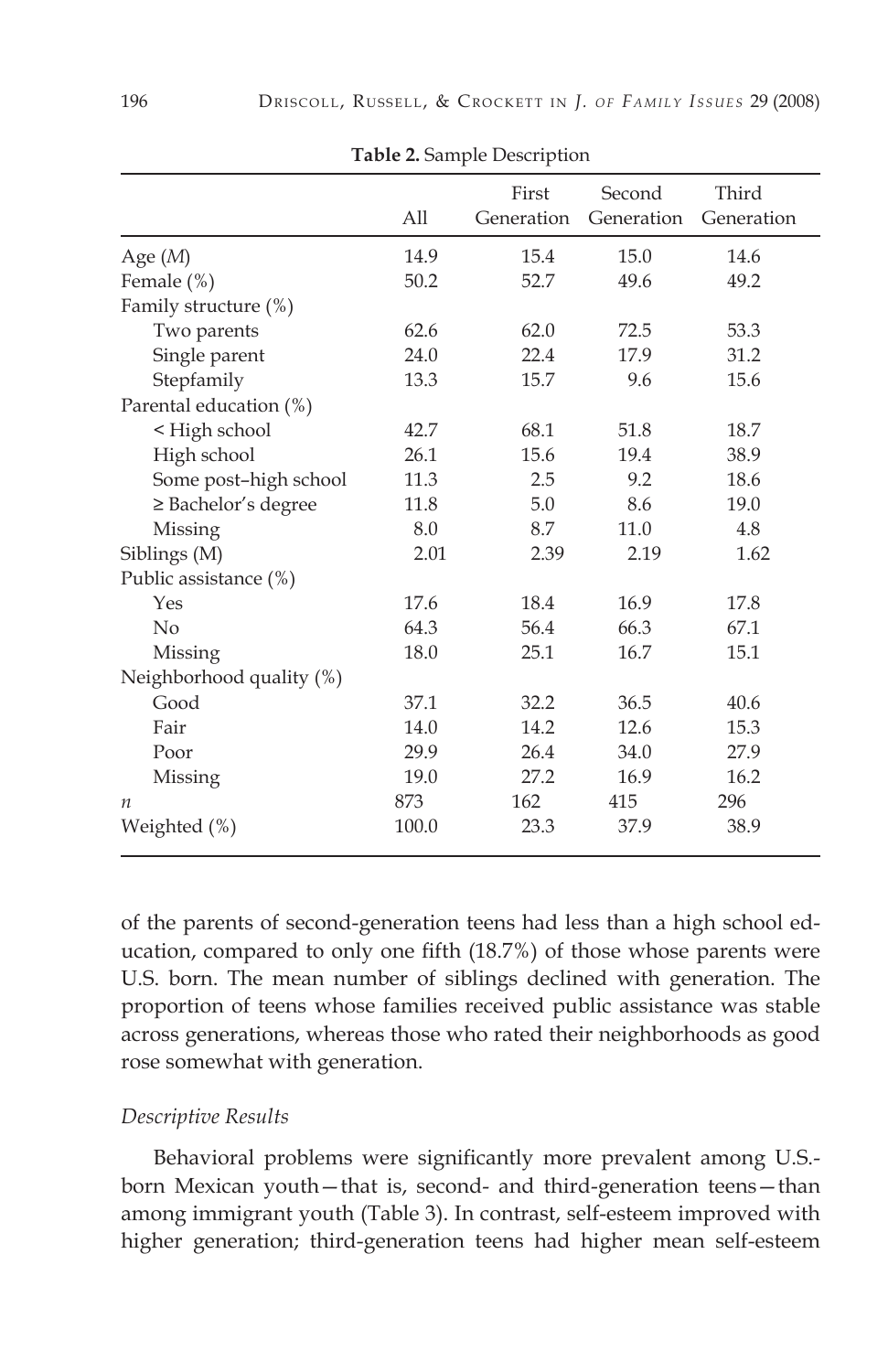|                                                                              |                         | Mental Health Outcomes | <b>Behavioral Outcomes</b> |                                          |
|------------------------------------------------------------------------------|-------------------------|------------------------|----------------------------|------------------------------------------|
|                                                                              | Self-Esteem<br>$(0-30)$ | Depression<br>$(0-7)$  | $(0-37)$                   | Delinquency Alcohol Problems<br>$(0-26)$ |
| Generation                                                                   |                         |                        |                            |                                          |
| First                                                                        | 23.3                    | 0.57                   | 2.5                        | 1.0                                      |
| Second                                                                       | 23.9                    | 0.63                   | 3.8                        | 1.5                                      |
| Third                                                                        | 24.8                    | 0.66                   | 4.4                        | 2.0                                      |
| Generational differences<br>$1st < 3rd**$                                    |                         |                        | $1st < 2nd***$             | $1st < 3rd*$                             |
|                                                                              | $2nd < 3rd***$          |                        | $1st < 3rd***$             |                                          |
| Parenting style                                                              |                         |                        |                            |                                          |
| 1. Permissive                                                                | 24.7                    | 0.58                   | 3.7                        | 1.7                                      |
| 2. Disengaged                                                                | 22.3                    | 0.78                   | 4.5                        | 1.8                                      |
| 3. Authoritative                                                             | 24.8                    | 0.57                   | 3.1                        | 1.3                                      |
| 4. Authoritarian                                                             | 20.5                    | 0.88                   | 4.6                        | 0.9                                      |
| Parenting style differences $1, 2, 3 > 4***$ $1, 3 < 2, 4***$ $3 < 4*1 < 4*$ |                         |                        |                            |                                          |
|                                                                              | $1, 3 < 2***$           |                        |                            |                                          |
| М                                                                            | 24.1                    | 0.63                   | 3.7                        | 1.5                                      |
| $\boldsymbol{n}$                                                             | 818                     | 820                    | 807                        | 818                                      |
|                                                                              |                         |                        |                            |                                          |

| Table 3. Mental Health and Behavioral Outcomes by |  |
|---------------------------------------------------|--|
| Immigrant Generation and Parenting Style          |  |

\* *p* ≤ .05 ; \*\* *p* ≤ .01 ; \*\*\* *p* ≤ .001

than that of first- and second-generation youth. There was no significant difference in mean depression scores across generation.

At the bivariate level, youth with authoritative or permissive mothers had higher self-esteem and lower levels of depressive symptoms than did teens whose mothers fell into one of the nonsupportive categories. Teens with permissive mothers were more likely to have experienced alcoholrelated problems than were those with authoritarian parents. (Higher percentages of youth whose mothers exercised looser control reported problems related to alcohol than did those from families in which the mothers exerted greater control over their children, but the difference was not always statistically significant.) Although teens with authoritative mothers had lower mean delinquency scores than did other teens, the difference was not always statistically significant.

Table 4 shows the distribution of parenting styles by adolescent generation. The proportion of teens who rated their mothers as being permissive was higher for those with U.S.-born parents than for those with immigrant parents; all other parenting styles were lower in the third generation than in the first. Almost two in five first- and second-generation teens de-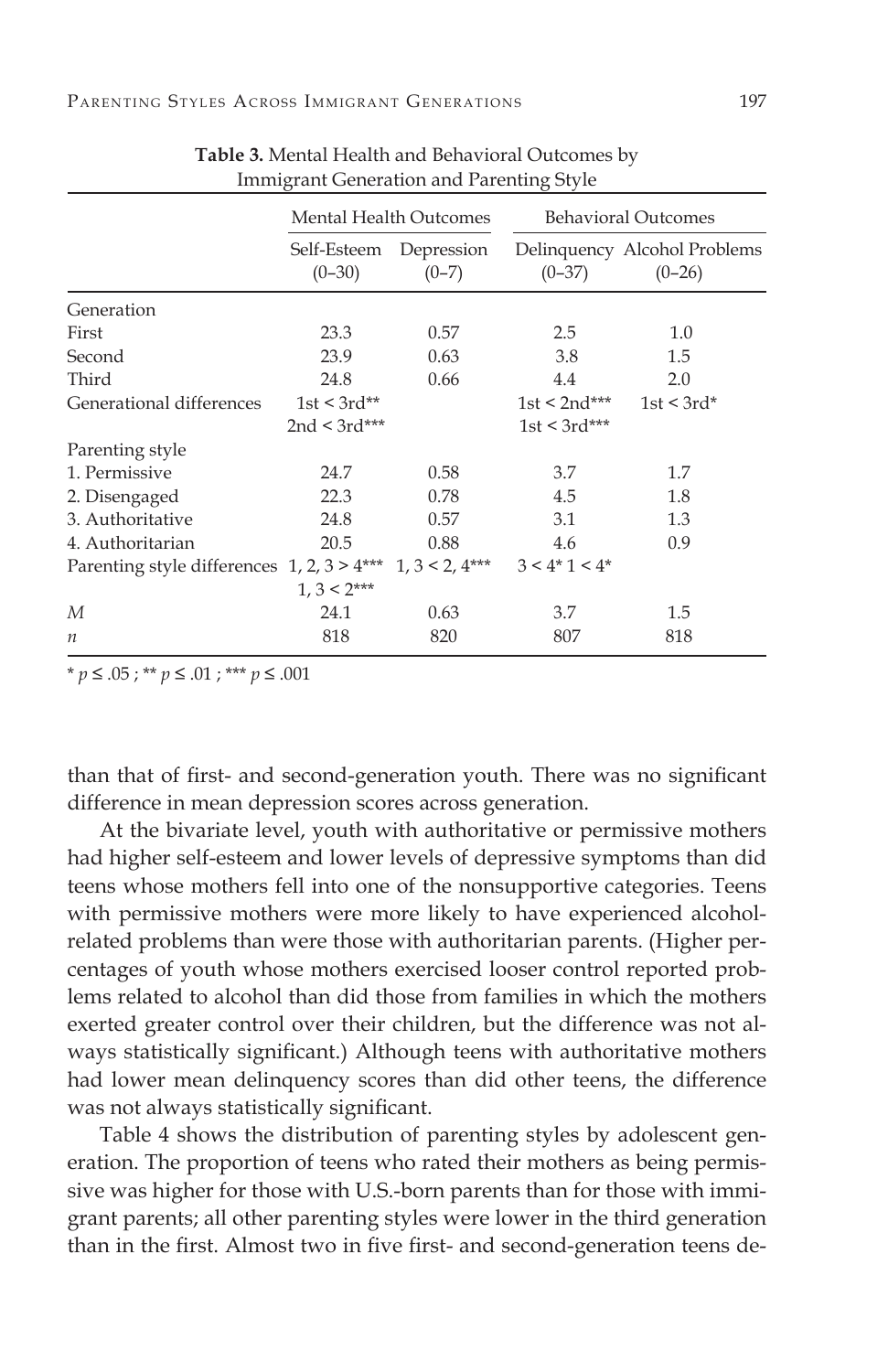| $(1111 \text{Circungco})$ |            |      |                                        |      |  |
|---------------------------|------------|------|----------------------------------------|------|--|
|                           | Permissive |      | Disengaged Authoritative Authoritarian |      |  |
| Generation*               |            |      |                                        |      |  |
| First                     | 38.0       | 11.5 | 37.8                                   | 12.7 |  |
| Second                    | 38.3       | 12.8 | 37.7                                   | 11.1 |  |
| Third                     | 55.9       | 8.5  | 31.5                                   | 4.1  |  |
| Whites                    | 53.5       | 14.2 | 26.8                                   | 5.4  |  |
| Total                     | 45.0       | 10.8 | 35.4                                   | 8.8  |  |

**Table 4.** Distribution of Parenting Styles within Immigrant Generations (in Percentages)

\* *p* ≤ .05

scribed their mothers as being permissive, as did half of third-generation youth (a 47% increase). The results indicate that U.S.-born mothers are much more likely to be permissive than immigrant mothers, whereas the proportion who are authoritative is lower among U.S.-born mothers than among immigrant mothers.

For illustrative purposes, the distribution of parenting styles among third- and higher-generation non-Latino White teens is presented at the bottom of Table 4. The pattern of parenting styles of the U.S.-born mothers of third-generation Mexican teens is remarkably similar to that of the mothers of White teens, suggesting that the parenting styles of Latino mothers become increasingly Americanized with generation.

#### *Multivariate Results*

The direct-effects multivariate models estimate the associations between generations and the outcomes controlling for background characteristics. The interaction models test whether the overall generational patterns in behavioral and mental health outcomes seen at the bivariate level and in the direct-effects models vary by parenting style. These models address the question of whether generational patterns of the outcomes are due to generational differences in parenting styles. Table 5 presents the results of the main effects models; Table 6 presents the results of the interaction regression models predicting the four outcomes of interest. The interaction term in each model interacts generation by maternal parenting style resulting in a 12-level term. To present the results in a clear fashion, each model was run multiple times, with the reference category for the interaction term changed each time. In this way, comparisons can be made across generations within each parenting type. In addition, within each parenting type, three comparisons were made among the three generations. First,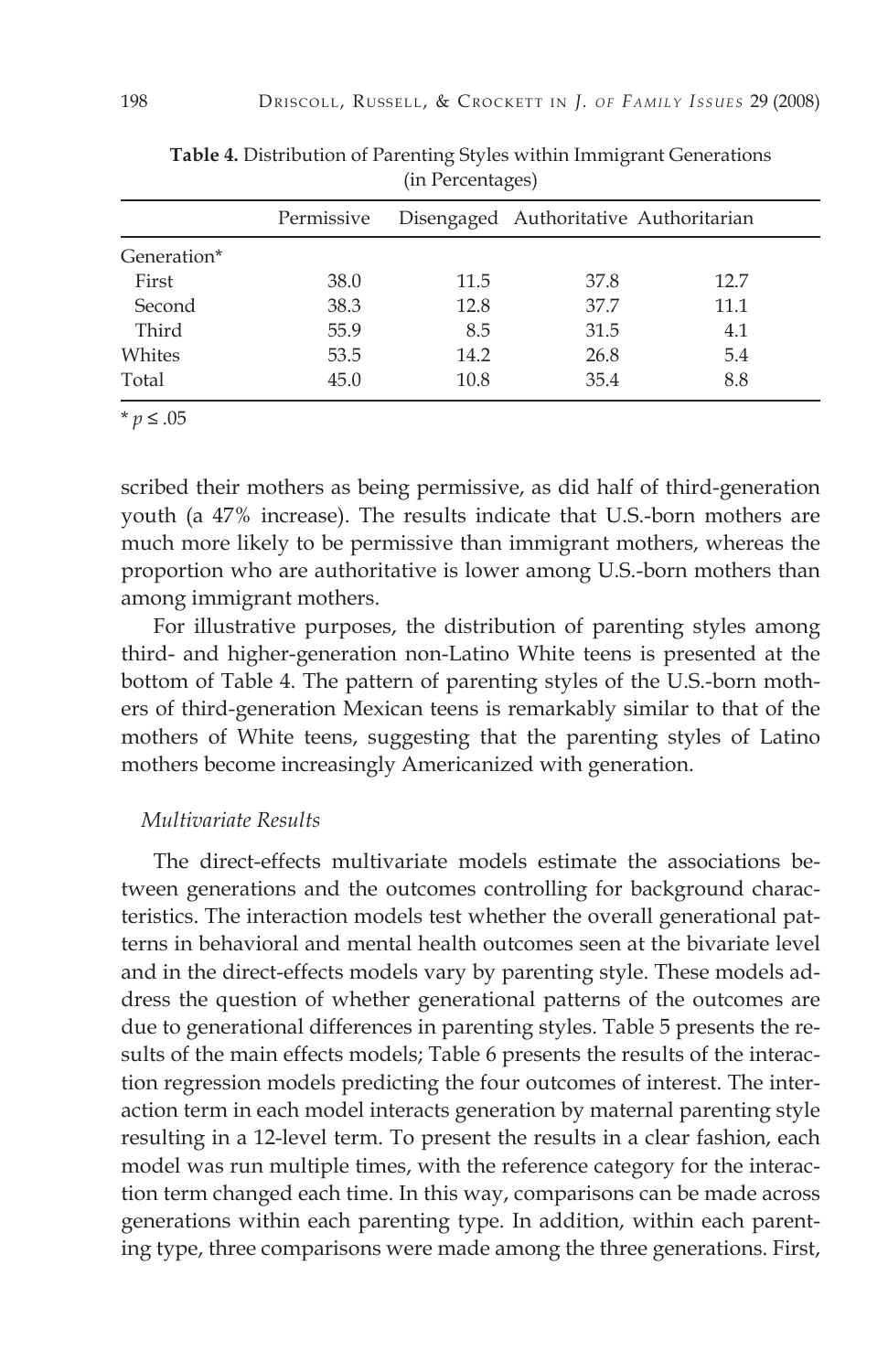|                     |           | റ          |             |           |
|---------------------|-----------|------------|-------------|-----------|
|                     | Self-     |            |             | Alcohol   |
|                     | Esteem    | Depression | Delinquency | Problems  |
| Generation          |           |            |             |           |
| First               | $-.21*$   | $-.10$     | $-.40**$    | $-.49***$ |
| Second              | $-.16**$  | $-.04$     | $-.14$      | $-.18$    |
| Third               |           |            |             |           |
| First versus second | ns        | ns         | p < .05     | p < .05   |
| Male                | $.14*$    | $-.26***$  | $.29**$     | .18       |
| Age                 | $-.00$    | $-.01$     | $-.07*$     | .05       |
| Family structure    |           |            |             |           |
| Single mom          | $-.13*$   | .04        | .31         | $.30*$    |
| Stepfamily          | $-.05$    | .05        | .07         | $.42*$    |
| Parent education    |           |            |             |           |
| < High school       | $-.02$    | .02        | $.27*$      | .25       |
| Some college        | .01       | $-.14$     | .52         | .23       |
| $\geq$ Bachelor's   | .08       | $-.13$     | .16         | .08       |
| Siblings            | .02       | $-.02$     | $-.03$      | $-.00$    |
| Public aid          | .07       | $-.10$     | $-.03$      | $-.06$    |
| Neighborhood        |           |            |             |           |
| Good quality        | .02       | .01        | .05         | $-.08$    |
| Poor quality        | $-.02$    | .02        | .16         | $-.13$    |
| Intercept           | $4.09***$ | $1.02***$  | $2.27***$   | $-0.17$   |
| $\mathbb{R}^2$ .05  | .09       | .10        | .08         |           |
| n 803               | 804       | 792        | 802         |           |
|                     |           |            |             |           |

**Table 5.** Ordinary Least Squares Regression Models Predicting Emotional Well-Being and Problem Behaviors

\* *p* ≤ .05 ; \*\* *p* ≤ .01 ; \*\*\* *p* ≤ .001

third-generation respondents were the reference group, allowing comparisons to first- and second-generation teens. Next, second-generation teens were the reference group, allowing a third comparison between first- and second-generation respondents. To best capture the patterns found for each maternal parenting type, the results for the interaction results are discussed below by parenting type, not by outcome of interest.

Controlling for background factors rarely changed the generational patterns seen for the outcomes in Table 3 (cf. Table 5). Net of controls, first- and second-generation youth still had lower levels of self-esteem than did those with U.S.-born parents, and there were no differences in mean levels of depression across generations. Immigrant youth had significantly lower levels of delinquency and alcohol-related problems than U.S.-born youth had.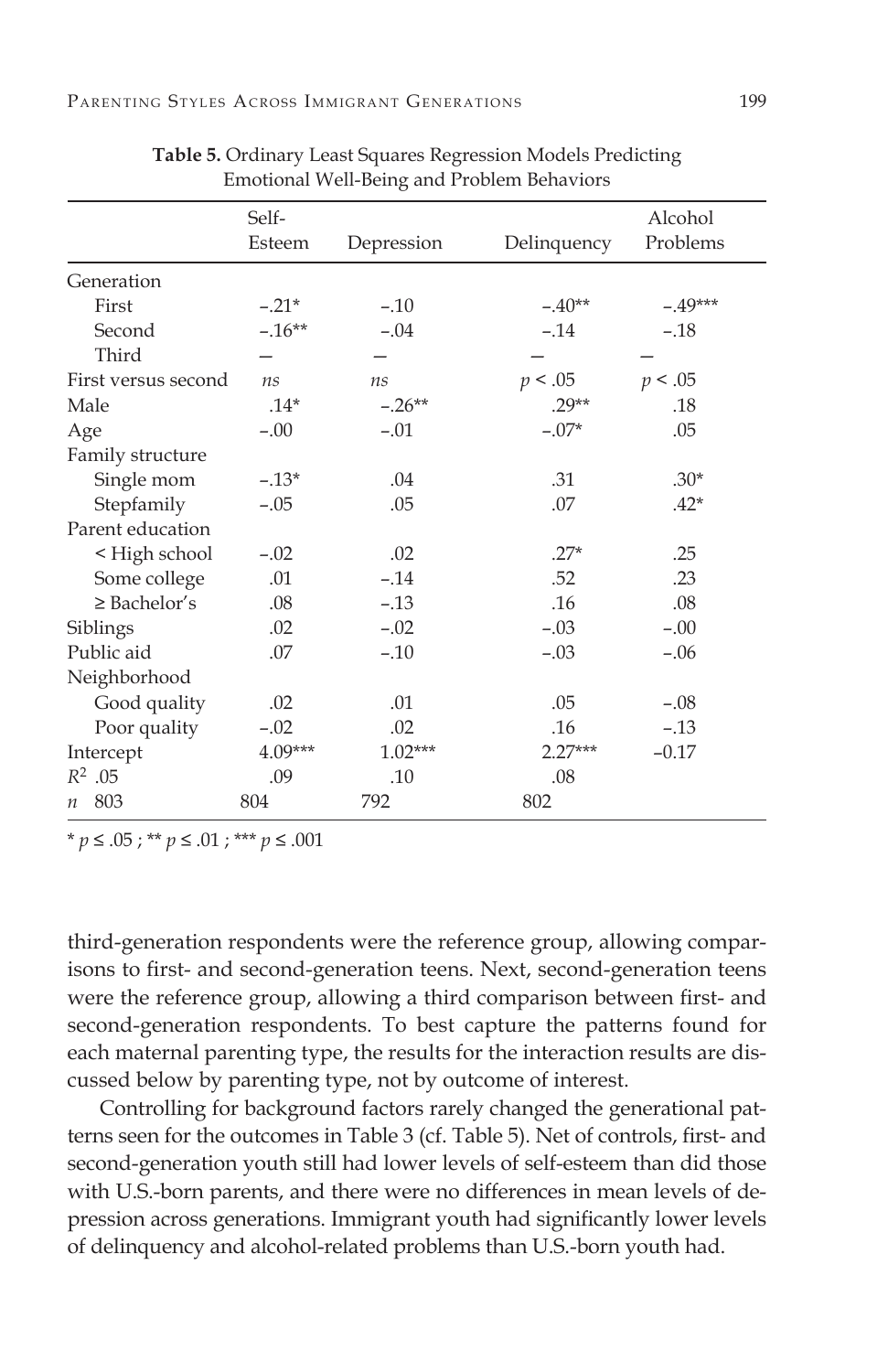|                              | Self-<br>Esteem | Depression  | Delinquency               | Alcohol<br>Problems  |
|------------------------------|-----------------|-------------|---------------------------|----------------------|
|                              |                 |             |                           |                      |
| Generation × Parenting Style |                 |             |                           |                      |
| Permissive                   |                 |             |                           |                      |
| First                        | $-0.60$         | $-0.28**$   | $-0.94$ <sup>a, ***</sup> | $-0.51$ <sup>+</sup> |
| Second                       | $-1.04*$        | $-0.14^{+}$ | $-0.43**$                 | $-0.17$              |
| Third                        |                 |             |                           |                      |
| Disengaged                   |                 |             |                           |                      |
| First                        | 0.49            | 0.03        | $-0.90*$                  | $-1.06*$             |
| Second                       | $2.82**$        | 0.21        | $-0.19$                   | $-0.87*$             |
| Third                        |                 |             |                           |                      |
| Authoritative                |                 |             |                           |                      |
| First                        | $-1.67*$        | 0.02        | 0.20                      | $-0.22$              |
| Second                       | $-0.59$         | $-0.09$     | 0.01                      | $-0.02$              |
| Third                        |                 |             |                           |                      |
| Authoritarian                |                 |             |                           |                      |
| First                        | 0.71            | $-0.29$     | 0.38                      | $-0.56^{b}$          |
| Second                       | 0.23            | $-0.01$     | $1.05**$                  | 0.06                 |
| Third                        |                 |             |                           |                      |
| Male                         | 0.41            | $-0.26***$  | $0.29*$                   | 0.19                 |
| Age                          | 0.09            | $-0.01$     | $-0.07*$                  | 0.04                 |
| Family structure             |                 |             |                           |                      |
| Single mother                | $-0.21$         | 0.01        | $0.27^{+}$                | $0.28*$              |
| Stepfamily                   | $-0.03$         | 0.04        | 0.01                      | 0.39                 |
| Siblings                     | 0.14            | $-0.03*$    | $-0.04$                   | 0.01                 |
| Parent education             |                 |             |                           |                      |
| < High school                | $-0.27$         | 0.01        | 0.24                      | 0.25                 |
| Some college                 | 0.27            | $-0.16$     | $0.46*$                   | 0.23                 |
| $\geq$ Bachelor's            | 1.10            | $-0.15$     | 0.07                      | 0.04                 |
| Public assistance            | 0.58            | $-0.08$     | 0.02                      | $-0.05$              |
| Neighborhood                 |                 |             |                           |                      |
| Good quality                 | $-0.03$         | 0.00        | 0.03                      | $-0.09$              |
| Poor quality                 | $-0.40$         | 0.02        | 0.16                      | $-0.14$              |
| Intercept                    | 18.12***        | 1.26        | 2.89***                   | $-0.11$              |
| $R^2$                        | .20             | .15         | .16                       | .10                  |
| $\boldsymbol{n}$             | 802             | 804         | 792                       | 802                  |

**Table 6.** Interaction Ordinary Least Squares Regression Models Predicting Mental Health and Behavioral Outcomes

<sup>a</sup> The first is significantly different from the second at  $p < .05$ .

<sup>b</sup> The first is significantly different from the second at  $p < .01$ .

<sup>+</sup> *p* ≤ .1 ; \* *p* ≤ .05 ; \*\* *p* ≤ .01 ; \*\*\* *p* ≤ .001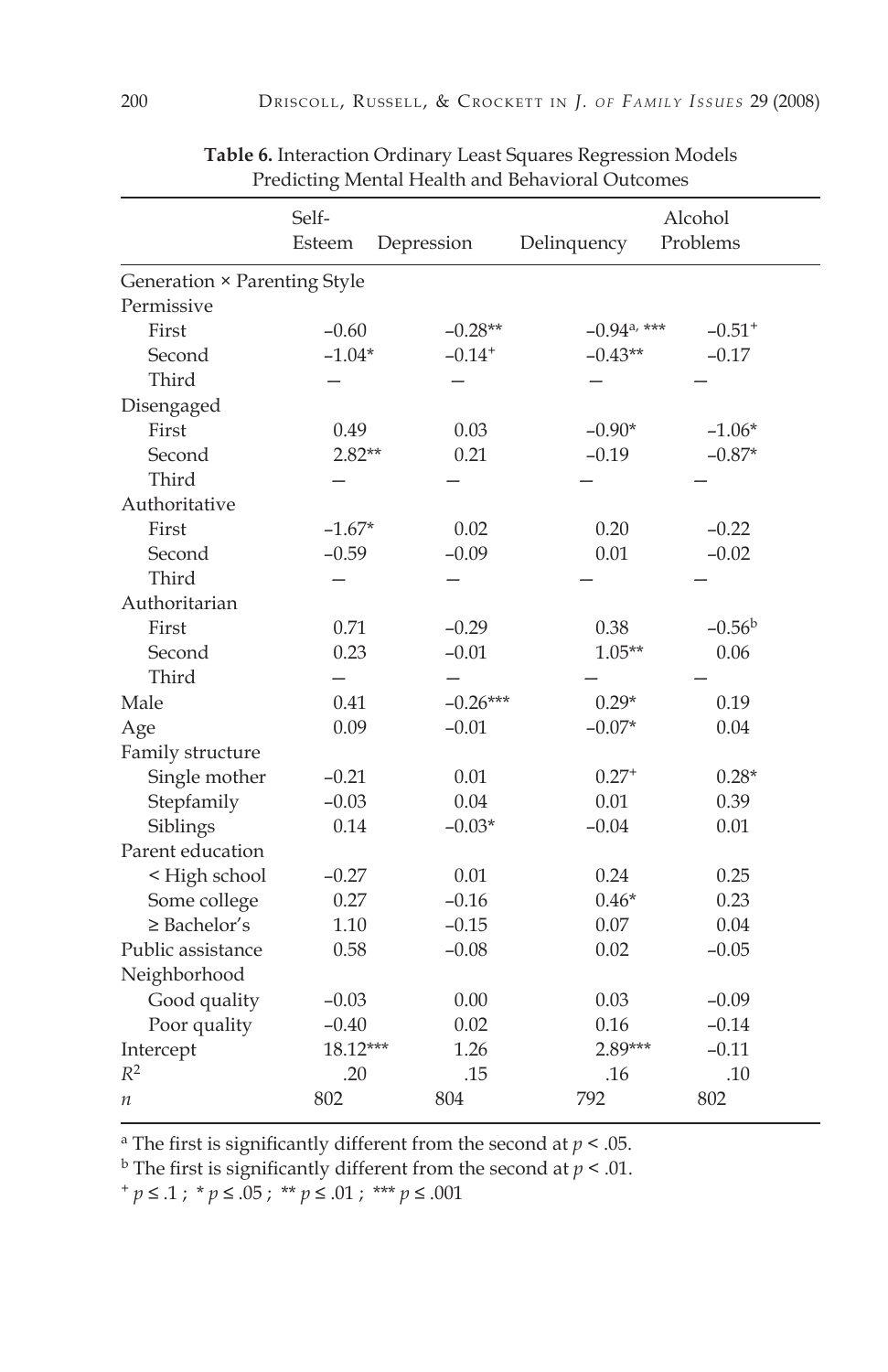**Permissive parenting.** As Table 6 shows, among youth with permissive mothers, those with U.S.-born parents had greater self-esteem than did those with immigrant parents but also higher mean levels of depression, delinquency, and alcohol problems. Teens with permissive mothers exhibit generational patterns that are similar to overall patterns for behavior problems and self-esteem. That is, third-generation teens have higher self-esteem as well as higher delinquency and alcohol-related problems than do the children of immigrant parents. In addition, although there are no general generational differences in depression, it is higher among third-generation teens with permissive mothers than it is among first- and second-generation teens.

**Disengaged parenting.** As the interaction models show, among youth who had disengaged mothers, third-generation teens had lower self-esteem than second-generation teens, contradicting the overall generational pattern of self-esteem. The patterns for delinquency and alcohol problems were similar to the overall generational patterns; third-generation teens had higher levels of these problem behaviors than did the children of immigrant parents. Levels of depression did not vary across generations for teens with disengaged mothers. Given the relatively high mean overall levels of depression among teens in this group, the lack of generational differences suggests that teens with disengaged mothers had uniformly high levels of depression.

**Authoritative parenting.** With the exception of self-esteem, the outcomes of interest did not vary by generation among youth with mothers who practiced an authoritative style of parenting. Given the overall low levels of depression, delinquency, and alcohol problems among teens of authoritative mothers, this finding suggests that teens in this group have uniformly low levels of these harmful outcomes across generations. Thirdgeneration teens of authoritative mothers had higher mean levels of selfesteem than did immigrant youth with similar mothers, a pattern that mirrors the general pattern.

**Authoritarian parenting.** There were no generational differences in self- esteem and depression among teens with authoritarian mothers. Because teens with authoritarian mothers had the lowest mean levels of selfesteem and the highest mean levels of depression, the lack of generational differences within this group of youth suggests that these teens had uniformly lower self-esteem and higher depression than did teens whose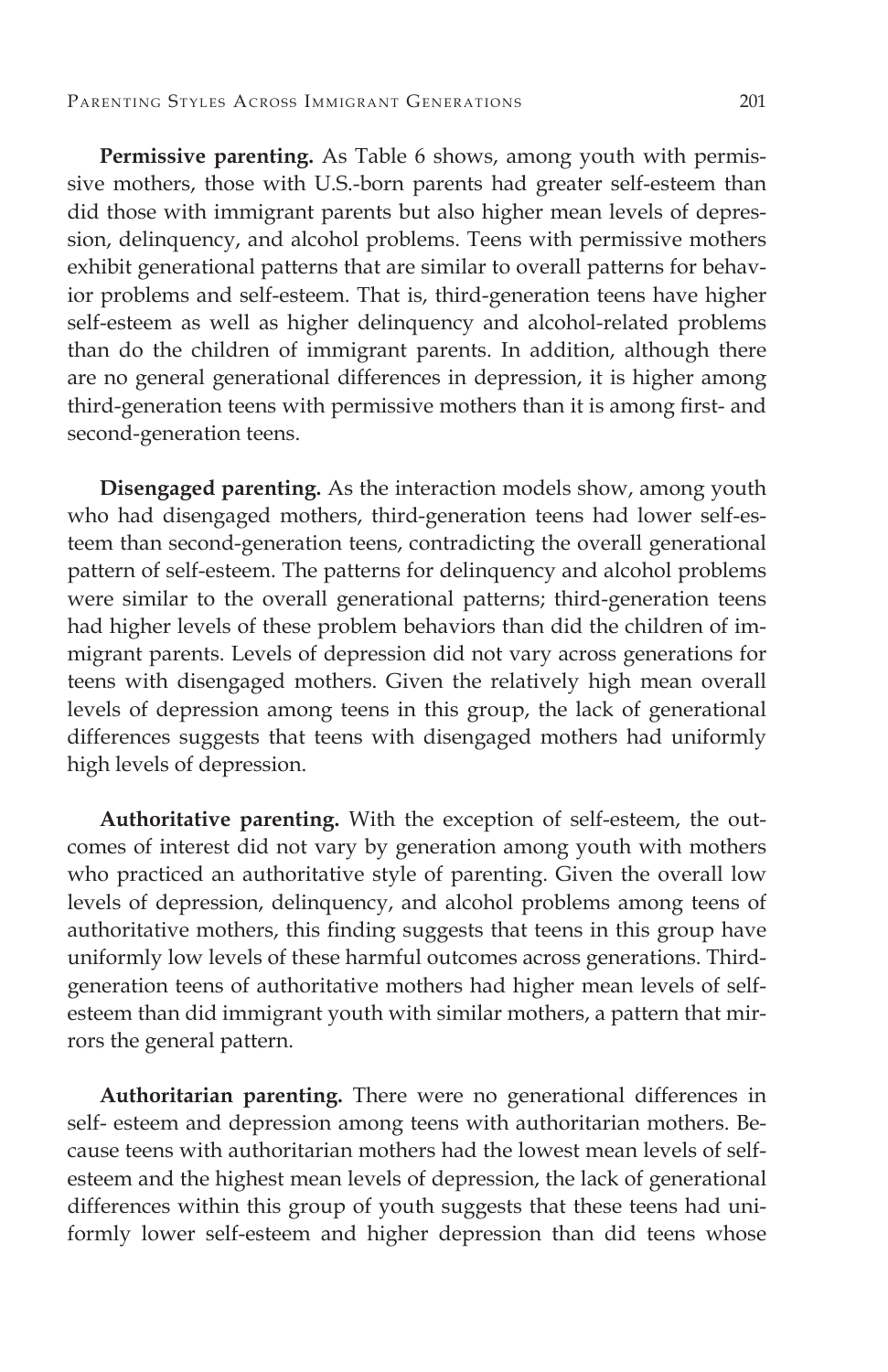mothers employed other parenting styles. Second-generation teens had higher rates of delinquency than third-generation teens had and higher rates of alcohol problems than immigrant teens had.

### **Discussion**

Research on adolescents from immigrant families has documented the association between immigrant generation and negative outcomes, such as risky and antisocial behaviors and poor mental health (e.g., Harris, 2000). If true, this is a disheartening and particularly poignant situation because one of the primary reasons that immigrants move to the United States is to improve their children's opportunities and life chances. There is much concern that as the duration of exposure to U.S. society and level of acculturation rise, children exhibit increasingly poor outcomes, similar to those of children from the majority culture. The overall generational patterns of adolescent well-being that we found are similar to those found in the literature. Higher-generation teens have higher self-esteem than do the children of immigrant parents, but behavior problems increase with generation. Levels of depression were essentially flat across generations. The analyses presented above suggest that at least among youth of Mexican origin, these patterns occur only for the substantial subset of youth whose parents practice nonauthoritative parenting styles.

Most work that strives to document and explain the effects of generational status and acculturation on the well-being of Latino and Asian youth focuses on the acculturation of the young people themselves. Our findings suggest that parents' own acculturation plays a crucial role in their children's well-being; that is, parenting patterns differ by place of birth. Half of immigrant parents utilized parenting styles based on high levels of control, whereas almost two thirds of native-born parents had parenting styles characterized by granting greater autonomy to their adolescents. At the same time, the proportion of teens parented by mothers whose styles incorporate high levels of support rose to almost 9 in 10 children of native parents, from 3 in 4 children of immigrant parents. Thus, U.S.-born Mexican parents are more likely to practice permissive parenting styles and less likely to be authoritative in style than are those born in Mexico. This generational shift results in a distribution of parenting styles among U.S.-born parents of Mexican origin that is similar to the distribution that exists among U.S.-born White parents. That is, the parents of third-generation Mexicans (and higher) tend to practice a more American style of parenting as a result of their own upbringing in the United States.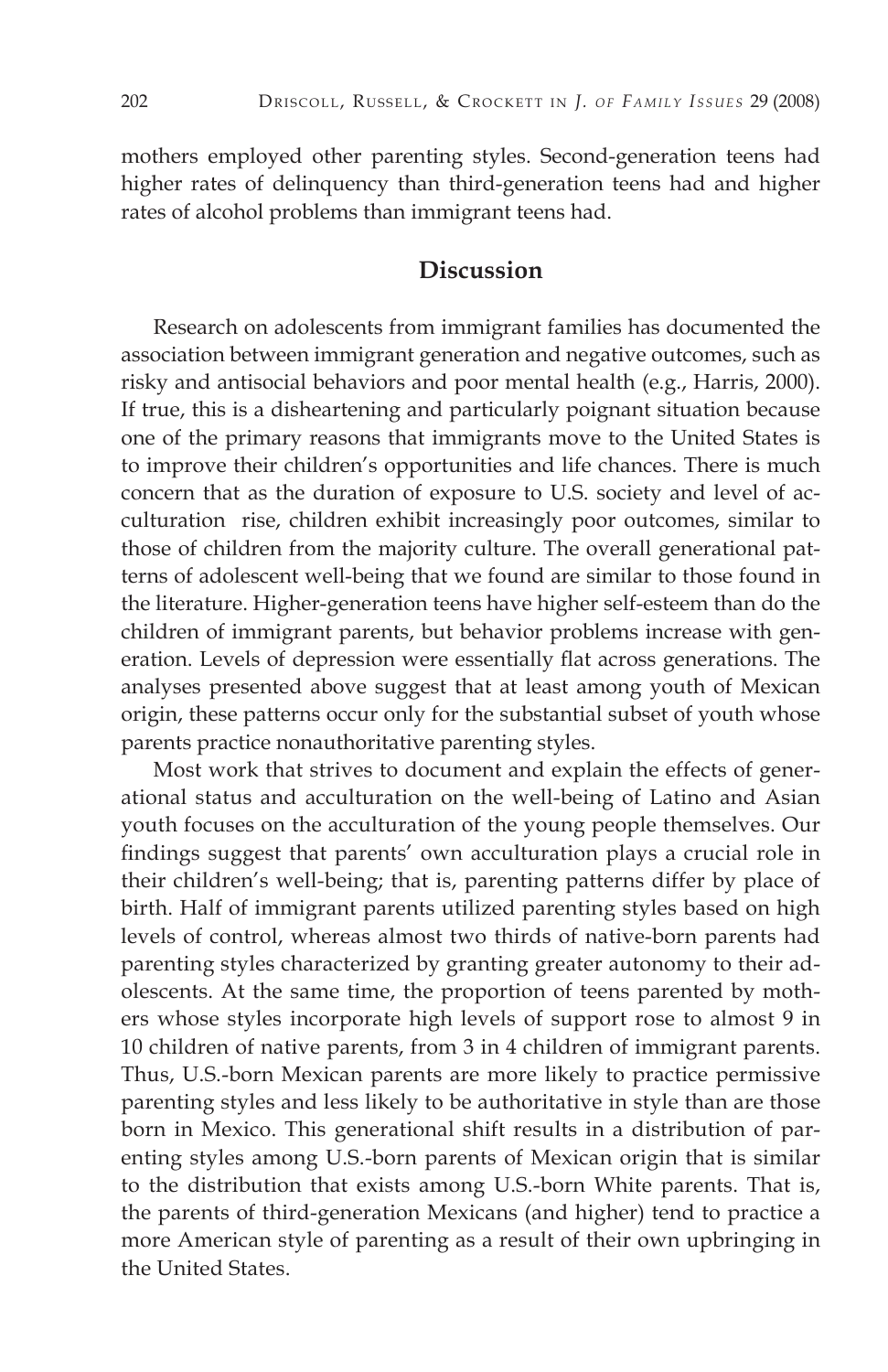Within groups characterized by parenting style, different generational patterns exist. Behavioral outcomes and depression were worse for thirdgeneration teens from permissive families than for first- and second-generation teens from similar families. Generational patterns in behavioral outcomes were similar for teens of disengaged parents, whereas thirdgeneration teens of authoritarian parents had fewer behavioral problems than either first- or second-generation teens of similar parents. Teens with authoritative parents had markedly different generational patterns. As was found for teens from permissive parents, third-generation teens had higher levels of self-esteem than those with immigrant parents had. Otherwise, levels of depressive symptoms, delinquency, and alcohol-related problems were uniformly low across generations, as would be expected given past research that links authoritative parenting style to positive behavioral and mental health outcomes.

We analyzed two forces that function to shape generational problem behavior patterns of Mexican-origin youth. The level of control that parents exercise over their teens' behavior is related to the risk of engaging in risky behaviors (Browning, Leventhal, & Brooks-Gunn, 2005; Cota-Robles & Gamble, 2006; Harris & Ryan, 2001; Stice & Barrera, 1995; van der Vorst, Engels, Meeus, & Dekovic, 2006; Wright, Williamson, & Henderson, 2006). Higher percentages of immigrant parents, as compared to native parents, exercise firm control over their adolescents, an aspect of parenting related to behavioral outcomes. At the same time, third-generation teens with permissive and disengaged parents—the parenting categories defined by high levels of autonomy granting—have worse outcomes than do their counterparts with immigrant parents. This finding suggests that third- generation teens, who are more acculturated and therefore more exposed to the attitudes of the larger teen culture, are less likely to experience the firm control that could counteract these outside influences (Deosaransingh et al., 1995). The lower likelihood of having parents who exercise firm control, combined with the greater exposure to negative influences, results in a higher chance of worse behavior outcomes among third-generation teens.

In contrast, children of authoritative and authoritarian native parents, characterized by high levels of control, are not more likely than their firstand second- generation counterparts to be engaged in delinquency or have alcohol-related problems. Moreover, their rates of problem behavior are low overall, suggesting that the lack of generational change among teens of authoritative parents or that of improvement among authoritarian parents reflects uniformly low levels of problem behavior across generations. Such parents account for only one third of the parents of third-generation teens, a fraction quite similar to that of U.S.-born White parents. Never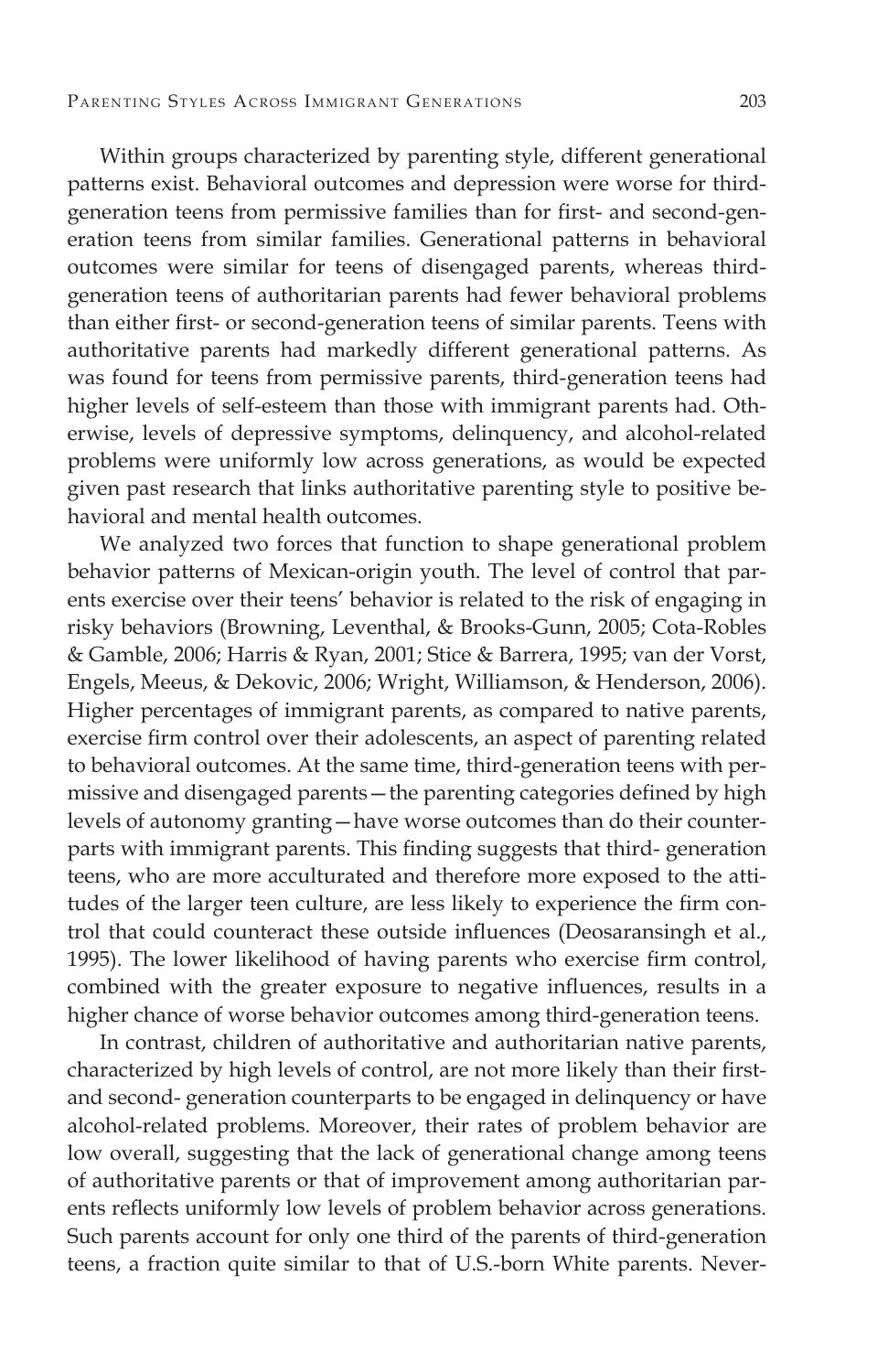theless, their exercise of parental control appears to protect their sons and daughters from negative influences.

A somewhat similar pattern was found for self-esteem. Parental support and warmth are important predictors of young people's emotional health. The proportion of supportive mothers (permissive and authoritative) among third-generation teens was higher than it was among their first- and second- generation peers. Within the group with supportive mothers, levels of self- esteem were higher among third-generation teens. This finding suggests that the children of native-born parents benefit more from parental support than do the parents of immigrant teens, at least in terms of self-esteem. Why this might be is not apparent. The higher levels of self-esteem among third- generation teens with permissive or authoritative parents, coupled with the higher percentage of teens in this generation with such parents, result in higher overall levels of self-esteem among the teens of U.S.-born parents when compared to those of immigrant parents.

The findings for depression differ from those for self-esteem. Overall, depression levels are stable across generations, a pattern found for teens with disengaged, authoritative, and authoritarian parents. It should be noted that although levels might not differ among generations for these three groups, the overall levels of adolescent depression do. Teens with authoritative parents had low levels overall; therefore, uniform levels across generation indicate that each generation experienced low mean levels of depression. The opposite situation exists for teens whose mothers showed them low levels of support and warmth. In this case, no generational changes signal uniformly high levels of depression. Third-generation teens with permissive parents experienced higher levels of depression than did their peers with immigrant parents. Evidently, the combination of high support and low control does not shield highly acculturated teens from factors that promote depression. Conversely, this parenting style is more effective in protecting teens when exercised by immigrant parents. The reasons for this pattern are not clear; the answers may lie in a greater understanding of the extrafamilial environments in which teens and their families live and how they are distributed across generation and parenting style.

Another question focuses on the differences between the two parenting groups characterized by high levels of support—permissive and authoritative. The difference between these two groups involves the level of control that their children perceive them as exerting, suggesting that this difference explains the starkly different generational patterns. The results suggest that permissive parenting generally has a less negative effect on teens with immigrant parents than it does on higher-generation youth. It is possible that first- and second-generation youth experience more control and oversight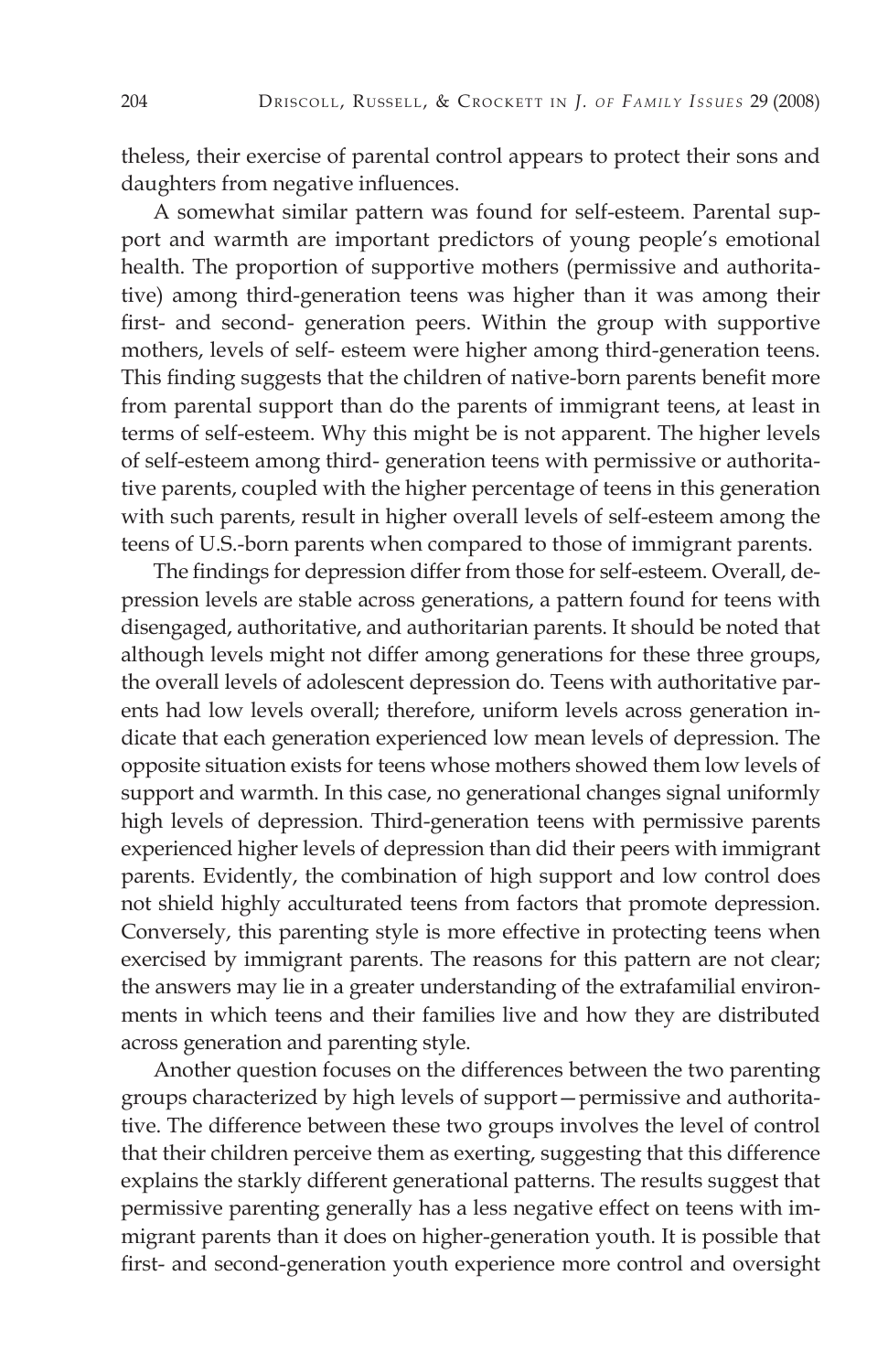from other relatives and community members than do third-generation teens because the former have closer ties to extended family and are more likely than the offspring of U.S.-born parents to live in close-knit immigrant communities. These extraparental sources of control may serve to protect teens from involvement in risky and unhealthy behaviors. In addition, because permissive parents are less common among first- and second-generation youth, the peers of these teens are more likely to have parents who wield greater levels of control and monitoring. This may indirectly affect the behavior of teens with permissive parents by limiting opportunities for misconduct and peer pressure to participate (Gray & Steinberg, 1999). Conversely, the peers of third- and higher-generation youth are more likely to have permissive parents who grant them greater leeway.

The etiology of the parenting styles reported by the youth in the sample is not known. It is possible that mothers who do not exercise adequate oversight over their children (those in the disengaged and permissive categories) do not parent in this manner by choice. They may be struggling with mental health challenges that prevent them from taking a more active role in their child's upbringing (e.g., depression, substance abuse). Moreover, parents' behaviors and mental health challenges may be reflected in their children's behavior and emotional well-being.

The age range of the sample encompasses 7 years, a somewhat wide range given the number and importance of changes that take place during early and late adolescence. The developmental differences between 12- and 18-year-olds suggest that differences in the relationships between parenting, generations, and outcomes might have been masked by the analyses. Although this is possible, it was not possible to retain sufficient cell sizes after dividing the sample into younger and older strata. Thus, although the analyses speak to relationships between generational patterns and well-being within type of parenting net of age, they cannot be interpreted as comparing possible differences in these relationships between older and younger teens.

One component of the parenting measure, parental control, was based on a measure with a relatively low Cronbach's alpha. This is partially due to the somewhat small number of items forming the measure. Although an ideal measure would have greater reliability, this measure is still useful and detracts little from the overall findings.

Finally, this study did not address the meaning of the parenting measures. It is possible that first-, second-, and third-generation youth would rate identical parental behaviors differently. For example, what an immigrant teen views as being permissive may seem rather restrictive to a higher-generation, more acculturated teen. A worthwhile line of inquiry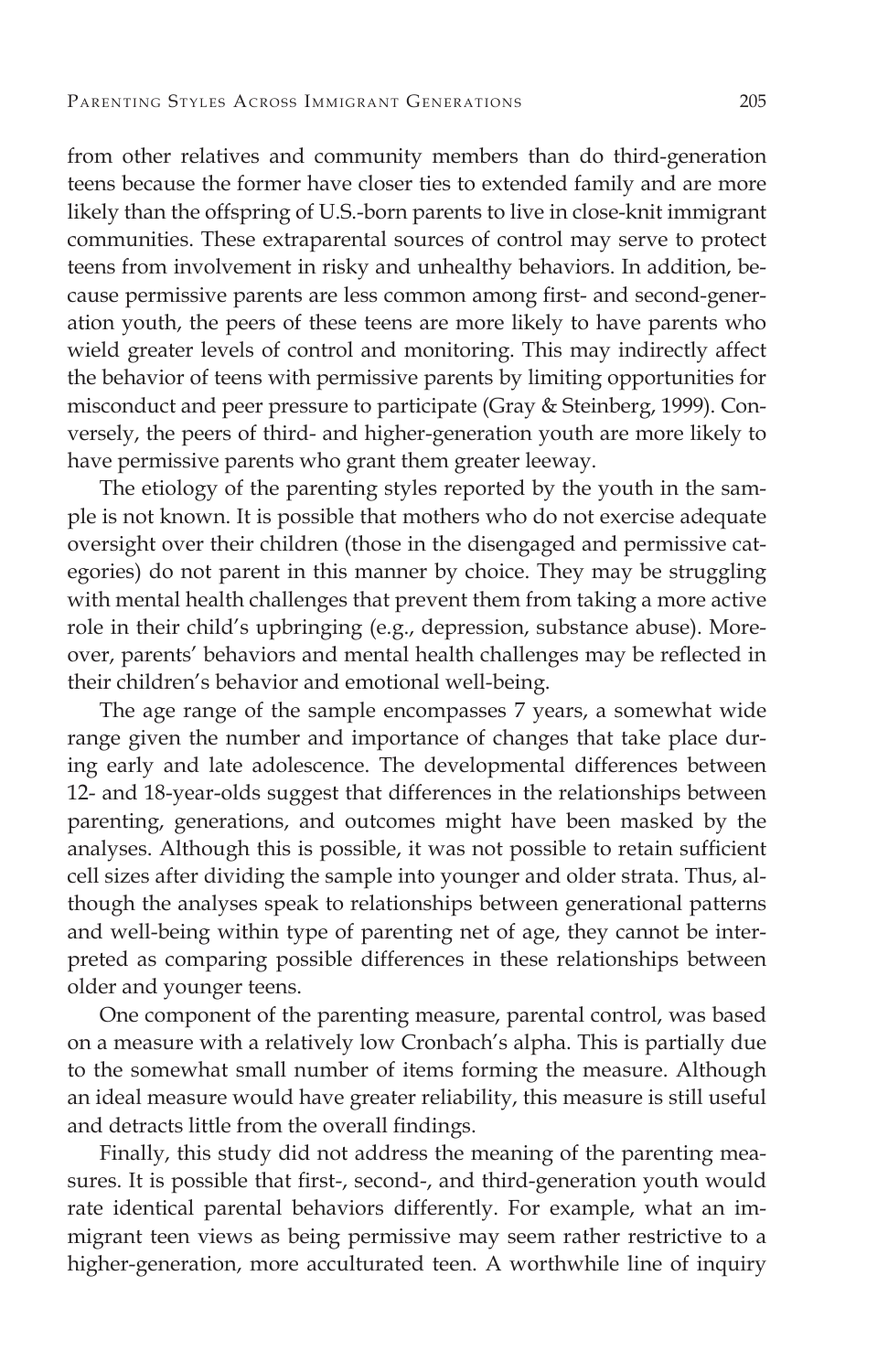would explore the effects of cultural adaptation on the meaning of measures of parenting to parents and adolescents, as well as other factors that influence young people's behavior.

This study supports the proposition that generational changes in parenting styles appear to play a role in generational patterns of emotional well-being and problem behaviors of Mexican-origin youth. This implies that it is useful to take parental acculturation levels and experiences into account when predicting and explaining the well-being of youth of Mexican origin. A broadening of the focus of factors that shape these young people's outcomes— particularly, those born to U.S.-born parents—to include parenting practices and styles will increase the accuracy of our understanding of those with poor emotional well-being or behavior problems. This understanding, if incorporated into approaches designed to address these issues, will contribute to greater success in helping adolescents develop in a healthy manner.

The results of this study prompt avenues for future research. One next step is to investigate what predicts parenting styles of U.S.-born parents of Mexican origin and to explore the reasons why some parents continue to hew to practices more common among immigrant parents whereas the parenting styles of others come to resemble those of the majority culture. The reasons for these differences potentially have ramifications for family dynamics and childrearing practices that are important to understand. Finally, future research should examine whether these patterns are found for immigrant groups of other national origins. The ability to compare parenting patterns across national-origin groups would reveal whether the patterns found here for parents of Mexican origin represent a more general immigrant adjustment or acculturation process or whether they are specific to one group's experiences in the United States.

## **References**

- Bankston, L. C., III, & Zhou, M. (2002). Being well vs. doing well: Self-esteem and school performance among immigrant and nonimmigrant racial and ethnic groups. International Migration Review, 36(2), 389-415.
- Baumrind, D. (1991). The influence of parenting style on adolescent competence and sub stance use. Journal of Early Adolescence, 11(1), 56-95.
- Bearman, P. S., Jones, J., & Udry, J. R. (1997). The National Longitudinal Study of Adolescent Health: Study design. Retrieved August 12, 2007, from http://www.cpc.unc. edu/projects/addhealth/design
- Brown, B. B., Mounts, N., Lamborn, S. D., & Steinberg, L. (1993). Parenting practices and peer group affiliation in adolescence. Child Development, 64(2), 467-482.
- Browning, C. R., Leventhal, T., & Brooks-Gunn, J. (2005). Sexual initiation in early adolescence: The nexus of parental and community control. American Sociological Review, 70(5), 758-778.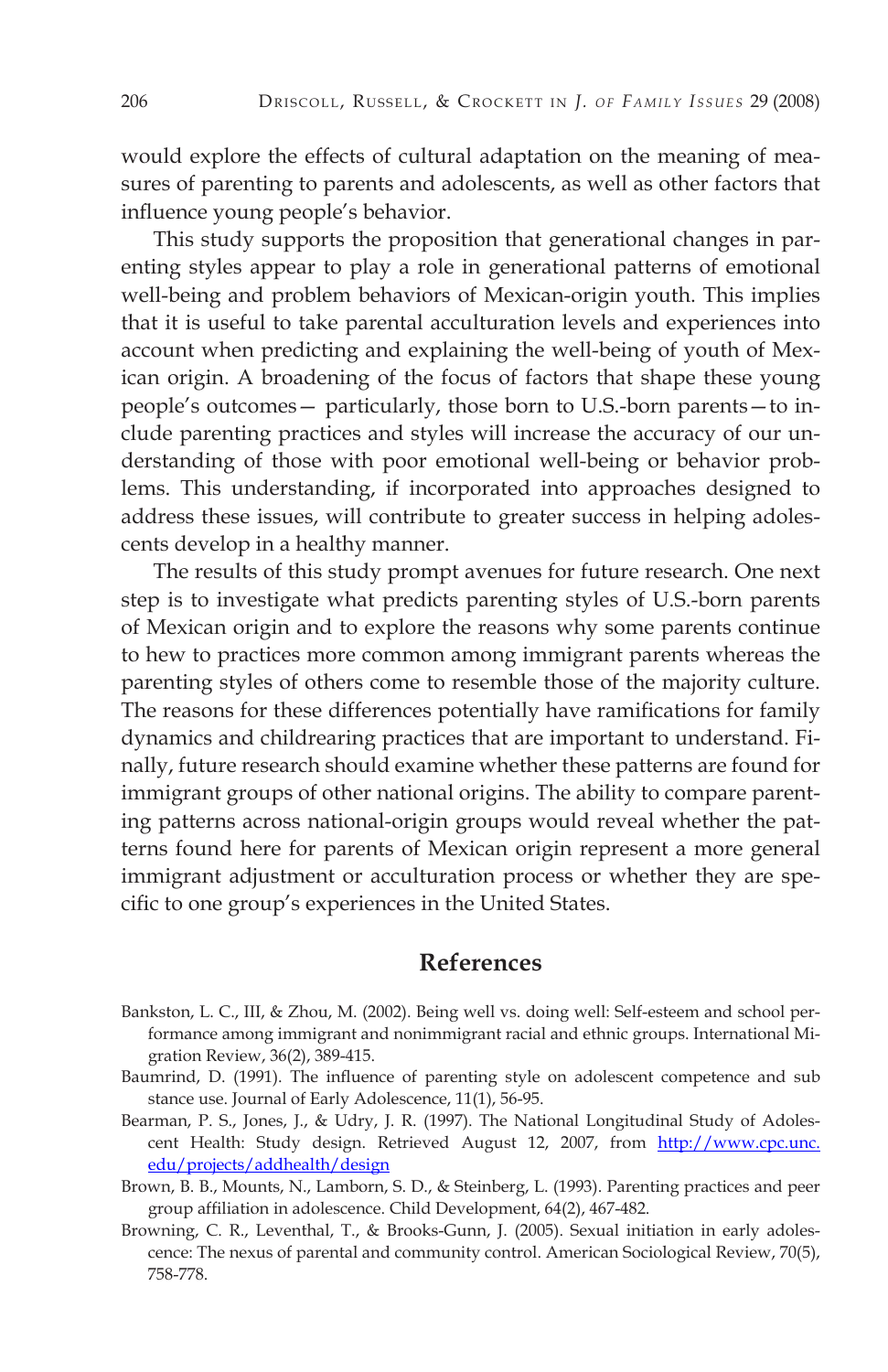- Bulcroft, R. A., Carmody, D. C., & Bulcroft, K. A. (1996). Patterns of parental independence giving to adolescents: Variations by race, age, and gender of child. Journal of Marriage and Family, 58, 866-883.
- Buriel, R. (1993). Childrearing orientations in Mexican American families: The influence of generation and sociocultural factors. Journal of Marriage and Family, 55, 987-1000.
- Buriel, R., & De Ment, T. (1997). Immigration and sociocultural change in Mexican, Chinese and Vietnamese American families. In A. Booth, A. C. Crouter, & N. Landale (Eds.), Immigration and the family: Research and policy on U.S. immigrants (pp. 165-200). Mahwah, NJ: Lawrence Erlbaum.
- Burnam, M. A., Hough, R. L., Karno, M., Escobar, J. I., & Telles, C. A. (1987). Acculturation and lifetime prevalence of psychiatric disorders among Mexican Americans in Los Angeles. Journal of Health and Social Behavior, 28(1), 89-102.
- Conger, R. D., Conger, K. J., Elder, G. H., Jr., Lorenz, F. O., Simons, R. L., & Whitbeck, L. B. (1993). Family economic stress and adjustment of early adolescent girls. Developmental Psychology, 29(2), 206-219.
- Cota-Robles, S., & Gamble, W. (2006). Parent–adolescent processes and reduced risk for delinquency: The effect of gender for Mexican American adolescents. Youth & Society, 37(4), 375-392.
- Crockett, L. J., Randall, B. A., Shen, Y., Russell, S. T., & Driscoll, A. K. (2005). Measurement equivalence of the Center for Epidemiological Studies Depression Scale for Latino and Anglo adolescents: A national study. Journal of Consulting and Clinical Psychology, 73(1), 47-58.
- Delgado-Gaitan, C. (1994). Socializing young children in Mexican-American families: An intergenerational perspective. In P. M. Greenfield & R. R. Cocking (Eds.), Cross-cultural roots of minority child development (pp. 55-86). Hillsdale, NJ: Lawrence Erlbaum.
- Denner, J., Kirby, D., Coyle, K., & Brindis, C. (2001). The protective role of social capital and cultural norms in Latino communities: A study of adolescent births. Hispanic Journal of Behavioral Sciences, 23(1), 3-21.
- Deosaransingh, K., Moreno, C., Woodruff, S. I., Sallis, J. F., Vargas, R., & Elder, J. P. (1995). Acculturation and smoking in Latino youth. Health Values, 19(3), 43-52.
- Dinh, K. T., Roosa, M. W., Tein, J.-Y., & Lopez, V. A. (2002). The relationship between acculturation and problem behavior proneness in a Hispanic youth sample: A longitudinal mediation model. Journal of Abnormal Child Psychology, 30(3), 295-309.
- Ellis, G. J., Thomas, D. L., & Rollins, B. C. (1976). Measuring parental support: The interrelationship of three measures. Journal of Marriage and the Family, 38(4), 713-722.
- Epstein, J. A., Botvin, G. J., & Diaz, T. (1998). Linguistic acculturation and gender effects on smoking among Hispanic youth. Preventive Medicine, 27, 583-589.
- Epstein, J. A., Botvin, G. J., & Diaz, T. (2001). Linguistic acculturation associated with higher marijuana and polydrug use among Hispanic adolescents. Substance Use & Misuse, 36(4), 477-499.
- Fuligni, A. J., Tseng, V., & Lam, M. (1999). Attitudes toward family obligations among American adolescents with Asian, Latin American, and European backgrounds. Child Development, 70(4), 1030-1044.
- Ge, X., Best, K. M., Conger, R. D., & Simons, R. L. (1996). Parenting behaviors and the occurrence and co-occurrence of adolescent depressive symptoms and conduct problems. Developmental Psychology, 32, 717-731.
- Gil, A. G., Wagner, E. F., & Vega, W. A. (2000). Acculturation, familism and alcohol use among Latino adolescent males: Longitudinal relations. Journal of Community Psychology, 28(4), 443-458.
- Gordon, M. M. (1964). Assimilation in American life: The role of race, religion and national origins. Oxford, UK: Oxford University Press.
- Gray, M., & Steinberg, L. (1999). Unpacking authoritative parenting: Reassessing a multidimensional construct. Journal of Marriage and Family, 61(3), 574-587.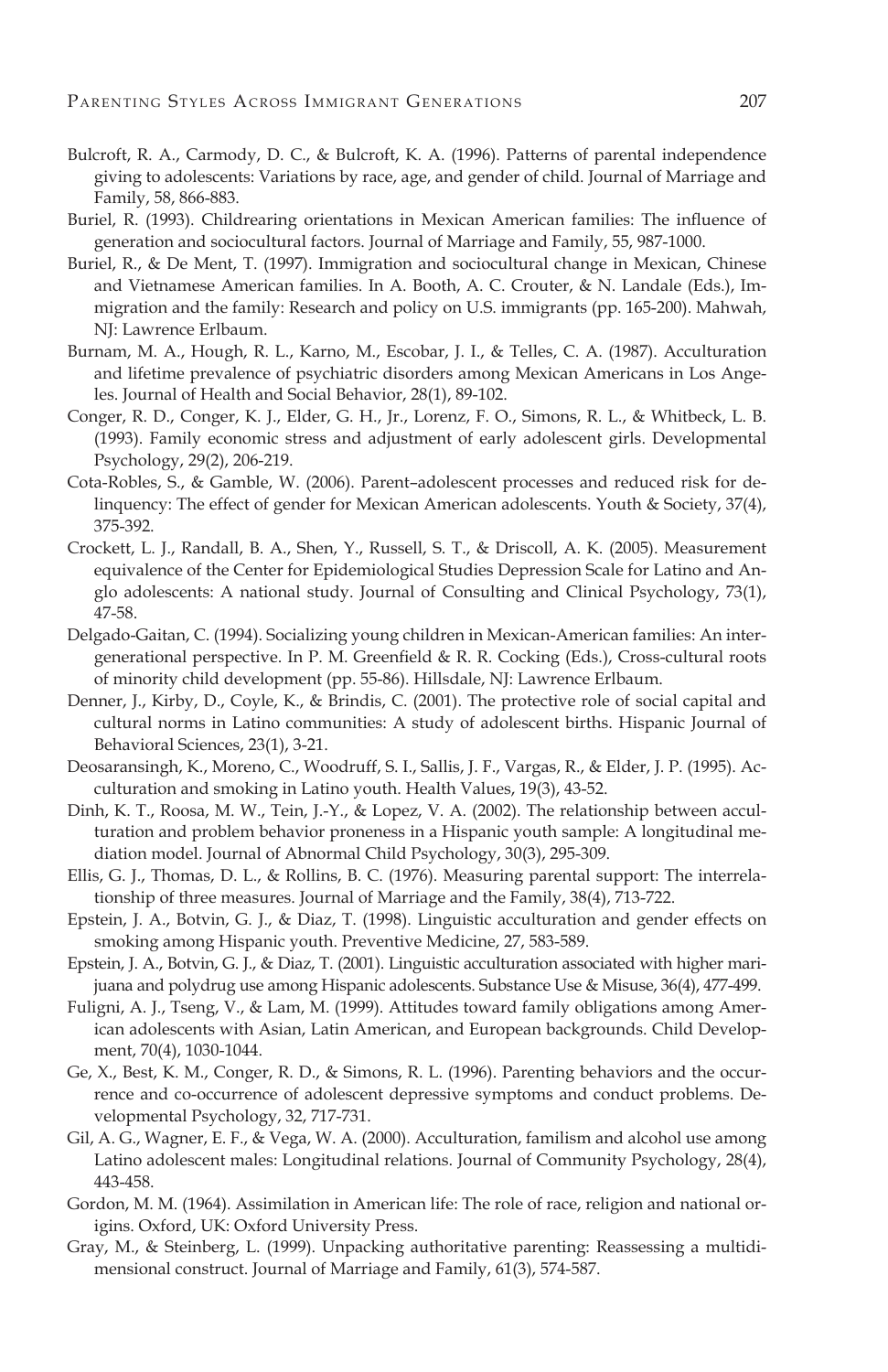- Handlin, O. (1951). The uprooted: The epic story of the great migrations that made the American people. New York: Grosset & Dunlap.
- Harker, K. (2001). Immigrant generation, assimilation and adolescent psychological wellbeing. Social Forces, 79(4), 969-1004.
- Harris, K. M. (2000). The health status and risk behaviors of adolescents in immigrant families. In D. J. Hernandez (Ed.), Children of immigrants: Health, adjustment, and public assistance (pp. 286-347). Washington, DC: National Academy Press.
- Harris, K. M., & Ryan, S. (2001, March). Family processes, neighborhood context and adolescent risk behaviors. Paper presented at the annual meeting of the Population Association of America meetings, Washington, DC.
- Hogan, D. P., & Kitagawa, E. M. (1985). The impact of social status, family structure, and neighborhood on the fertility of Black adolescents. American Journal of Sociology, 90(4), 825-855.
- Jacobson, K. C., & Crockett, L. J. (2000). Parental monitoring and adolescent adjustment: An ecological perspective. Journal of Research on Adolescence, 10(1), 65-97.
- Jamieson, A., Curry, A., & Martinez, G. (2001). School enrollment in the United States: Social and economic characteristics of students: October, 1999 (Current Population Reports No. P20-533). Washington, DC: U.S. Census Bureau.
- Kao, G. (2004). Parental influences on the educational outcomes of immigrant youth. International Migration Review, 38(2), 427-449.
- Kaplan, C. P., Erickson, P., & Juarez-Reyes, M. (2002). Acculturation, gender role orientation, and reproductive risk-taking behavior among Latina adolescent family planning clients. Journal of Adolescent Research, 17(2), 103-121.
- Kaplan, M. S., & Marks, G. (1990). Adverse effects of acculturation: Psychological distress among Mexican American young adults. Social Science and Medicine, 31(12), 1313-1319.
- Kapinus, C. A., & Gorman, B. K. (2004). Closeness with parents and perceived consequences of pregnancy among male and female adolescents. Sociological Quarterly, 45(4), 691-717.
- Kurdek, L. A., & Fine, M. A. (1994). Family acceptance and family control as predictors of adjustment in young adolescents: Linear, curvilinear, or interactive effects? Child Development, 65(4), 1137-1146.
- Lamborn, S. D., Mounts, N. S., Steinberg, L., & Dornbusch, S. M. (1991). Patterns of competence and adjustment among adolescents from authoritative, authoritarian, indulgent, and neglectful families. Child Development, 62, 1049-1065.
- Maccoby, E. E., & Martin, J. (1983). Socialization in the context of the family: Parent–child interaction. In E. M. Hetherington (Ed.), Handbook of child psychology: Vol. 4. Socialization, personality, and social development (pp. 1-101). New York: John Wiley.
- Newcomer, S., & Udry, J. R. (1987). Parental marital status effects on adolescent sexual behavior. Journal of Marriage & the Family, 49(2), 235-240.
- Patterson, G. R., & Stouthamer-Loeber, M. (1984). The correlation of family management practices and delinquency. Child Development, 55(4), 1299-1307.
- Pong, S., Hao, L., & Gardner, E. (2005). The roles of parenting styles and social capital in the school performance of immigrant Asian and Hispanic adolescents. Social Science Quarterly, 86(4), 928-950.
- Radloff, L. S. (1977). The CES-D Scale: A self-report depression scale for research in the general population. Applied Psychological Measurement, 1(3), 385-401.
- Radziszewska, B., Richardson, J. L., Dent, C. W., & Flay, B. R. (1996). Parenting style and adolescent depressive symptoms, smoking, and academic achievement: Ethnic, gender and SES differences. Journal of Behavioral Medicine, 19(3), 289-305.
- Regnerus, M. D., & Burdette, A. (2006). Religious change and adolescent family dynamics. Sociological Quarterly, 47(1), 175-194.